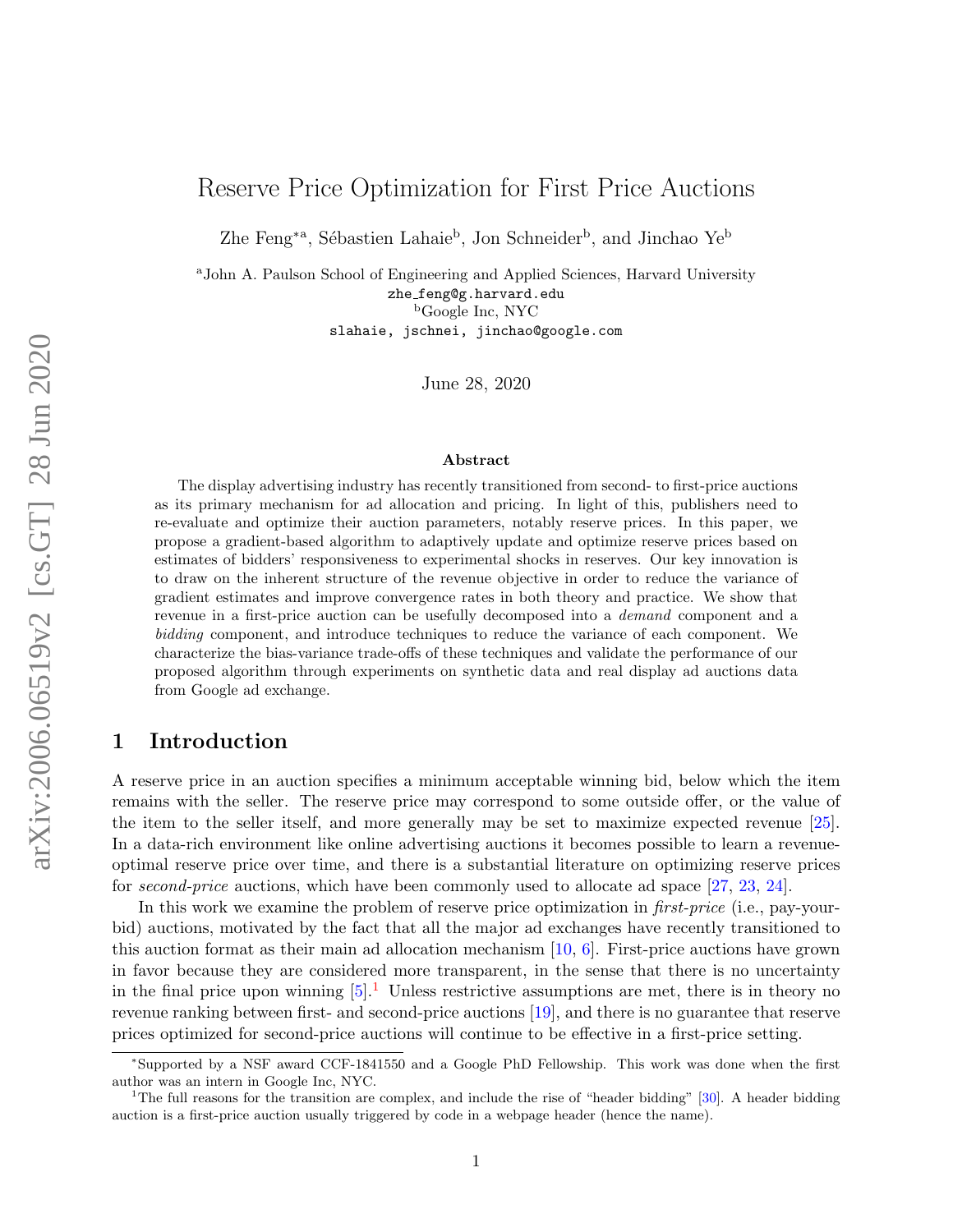From a learning standpoint the shift from second- to first-price auctions introduces several new challenges. In a second-price auction, truthful bidding is a dominant strategy no matter what the reserve. The bidders' value distributions are therefore readily available, and bids stay static (in principle) as the reserve is varied. In a first-price auction, in contrast, bidders have an incentive to shade their values when placing their bids, and bid-shading strategies can vary by bidder. The gain from setting a reserve price now comes if (and only if) it induces higher bidding, so an understanding of bidder responsiveness becomes crucial to setting effective reserves.

Bid adjustments in response to a reserve price can occur at different timescales. If a bidder observes that it wins too few auctions because of the reserve price, it may increase its bid in the long-term (in a matter of hours up to weeks). Our focus here is on setting reserves prices by taking into account immediate bidder responses to reserves. We assume that each bidder has a fixed, unknown bidding function  $b(r, v)$  that depends on its private value v and the observed auction reserve  $r$ . This agrees with practice in display ad auctions because the reserve  $r$  is normally sent out in the 'bid request' message to potential bidders [\[18\]](#page-11-5). To the extent that the bid function responds to r, first-price reserves can potentially show an immediate positive effect on revenue.

#### Our Results

We propose a gradient-based approach to adaptively improve and optimize reserve prices, where we perturb current reserves upwards and downwards (e.g., by 10%) on random slices of traffic to obtain gradient estimates.

Our key innovation is to draw on the inherent structure of the revenue objective in order to reduce the variance of gradient estimates and improve convergence rates in both theory (e.g., see Corollary [4.1\)](#page-7-0) and practice. We show that revenue in a first-price auction can be usefully decomposed into two terms: a demand curve component which depends only on the bidder's value distribution; and a *bidding* component whose variance can be reduced based on natural assumptions on bidding functions.

A demand curve is a simpler, more structured object than the original revenue objective (e.g., it is downward-sloping), so the demand component lends itself to parametric modeling to reduce the variance. We offer two variance reduction techniques for the bidding component<sup>[2](#page-1-0)</sup>, referred to as bid truncation and quantile truncation. Bid truncation can strictly decrease variance with no additional bias assuming the right bidding model, whereas quantile truncation may introduce bias but is less sensitive to assumptions on the bidding model.

We evaluate our approach over synthetic data where bidder values are drawn uniformly, and also over real bid distributions collected from the logs of the Google ad exchange with different bidder response models. Our experimental results confirm that the combination of variance reduction on both objective components leads to the fastest convergence rate. For the demand component, a simple logistic model works well over the synthetic (i.e., uniform) data, but a flexible neural net is needed over the semi-synthetic data. For the bidding component, we find that quantile truncation is much more robust to assumptions on the bidding model.

#### Related Work

This paper connects with the rich literature on reserve price optimization for auctions, e.g., [\[25,](#page-11-0) [29\]](#page-11-6). How to set optimal reserve prices in second price auctions based on access to bidders' historical bid data has been an increasingly popular research direction in Machine Learning community, e.g., [\[26,](#page-11-7) [23,](#page-11-2) [24\]](#page-11-3). Another related line of work uses no-regret learning in second price auctions with

<span id="page-1-0"></span><sup>&</sup>lt;sup>2</sup>Variance reduction of the bidding component relies on the insight that bids far above the reserves are little affected by them (under natural bidding models), so these bids can be filtered out when computing gradient estimates—changes in such bids are likely due to noise rather than any effect of reserves.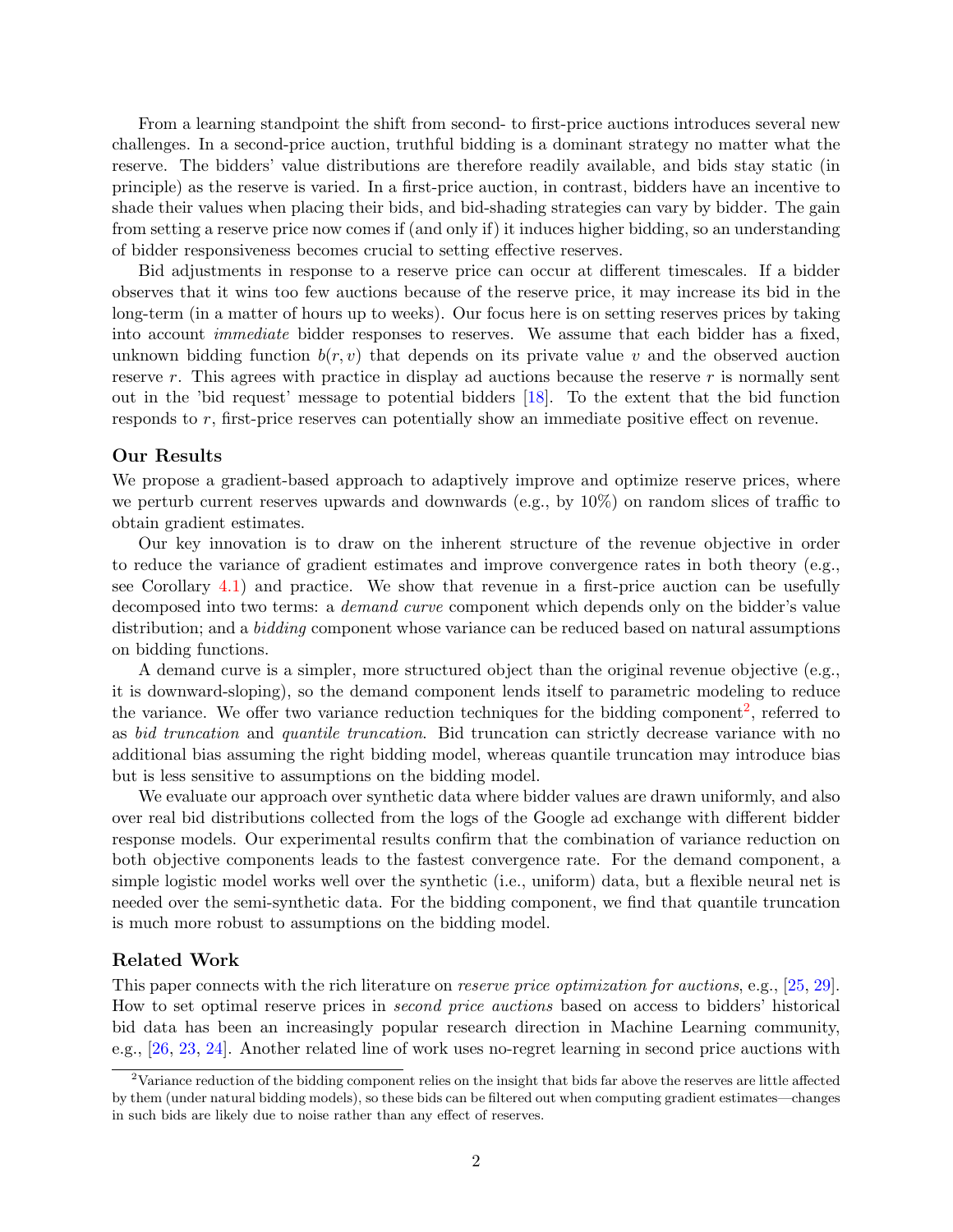partial information feedback to optimize reserve prices, e.g., [\[7,](#page-10-3) [9\]](#page-10-4). All of the works cited so far rely on the fact that the seller can directly learn the valuation distribution from historical bid data, since the second price auction is truthful.

For first-price auctions, we have found little work on setting optimal reserves for asymmetric bidders, since there are no characterizations of equilibrium strategies for this case. Results are only available for limited environments, such as bidders with uniform valuation distributions [\[19,](#page-11-4) [22\]](#page-11-8). Recently, there has been a line of work regarding *revenue optimization against strategic bidders* in repeated auctions, e.g.,  $[3, 17]$  $[3, 17]$  $[3, 17]$ . In this paper, instead of assuming bidders act strategically, we assume each bidder has a fixed bidding function in response to reserves. This is a common assumption in large market settings and in the dynamic pricing literature [\[21\]](#page-11-10).

The algorithms developed in this paper are related to the literature on *online convex optimiza*-tion with bandit feedback [\[11,](#page-10-6) [16,](#page-11-11) [1,](#page-10-7) [2\]](#page-10-8). However, there are two key differences with our work:  $(1)$ the revenue function in a first price auction is non-convex, and (2) the seller cannot obtain perfect revenue feedback under perturbed reserves with just a single query (i.e., auction)—the seller needs multiple queries to achieve accurate estimates with high confidence. Our algorithm is also related to zeroth-order stochastic gradient methods  $[14, 4, 13, 20]$  $[14, 4, 13, 20]$  $[14, 4, 13, 20]$  $[14, 4, 13, 20]$  $[14, 4, 13, 20]$  $[14, 4, 13, 20]$  $[14, 4, 13, 20]$ , which we discuss in detail later in Section [3.](#page-3-0)

### 2 Preliminaries

We consider a setting where a seller repeatedly sells a single item to a set of  $m$  bidders via a first price auction. In such an auction, the seller first sends out a reserve price r to all bidders. Each bidder *i* then submits a bid  $b_i$ . The bidder with the highest bid larger than r wins the item and pays their bid; if no bidder bids above  $r$ , the item goes unallocated. Note that the type of reserve price we consider in this work is anonymous in the sense that each bidder sees the same reserve price.

Each bidder *i* has a private valuation  $v_i \in [0,1]$  for the item, where each value  $v_i$  is drawn independently (but not necessarily identically) from some unknown distribution.<sup>[3](#page-2-0)</sup> In a first-price auction, only the highest bid matters for both allocation and pricing. Thus, to simplify the notation, we write  $v = \max_i v_i$  to denote the maximum value and v is drawn i.i.d. from an unknown distribution  $F$  across each auction. Our analysis from here on will refer to this 'representative' highest bidder. (See [A](#page-13-0)ppendix A for a rigorous justification of why we can reduce multiple bidders to a single bidder.)

We write  $b(r, v)$  to denote the maximum bid when the reserve price is r and the maximum value is v, and  $\mathcal{B}(r)$  to denote the distribution of  $b(r, v)$  for a fixed r when v is drawn according to F. The main goal of the seller considered in this work is to learn the optimal reserve price  $r \in [0,1]$ that maximizes expected revenue:

$$
\mathbb{E}_{v \sim \mathcal{F}}\left[b(r, v) \cdot \mathbb{I}\{b(r, v) \ge r\}\right].\tag{1}
$$

Note that there is no reason for a bidder to bid a positive value less than the reserve  $r$ : such a bid is guaranteed to lose. Therefore, without loss of generality we can assume that if  $b(r, v) < r$ , then  $b(r, v) = 0$ . This allows us to write the revenue simply as:

$$
\mu(r) = \mathbb{E}_{b \sim \mathcal{B}(r)} [b] = \mathbb{E}_{v \sim \mathcal{F}} [b(r, v)].
$$

In this paper, we focus on maximizing the revenue function  $\mu(r)$  in the steady state.

<span id="page-2-0"></span><sup>&</sup>lt;sup>3</sup>This is without loss of generality, our analysis can easily be applied to any bounded valuation setting.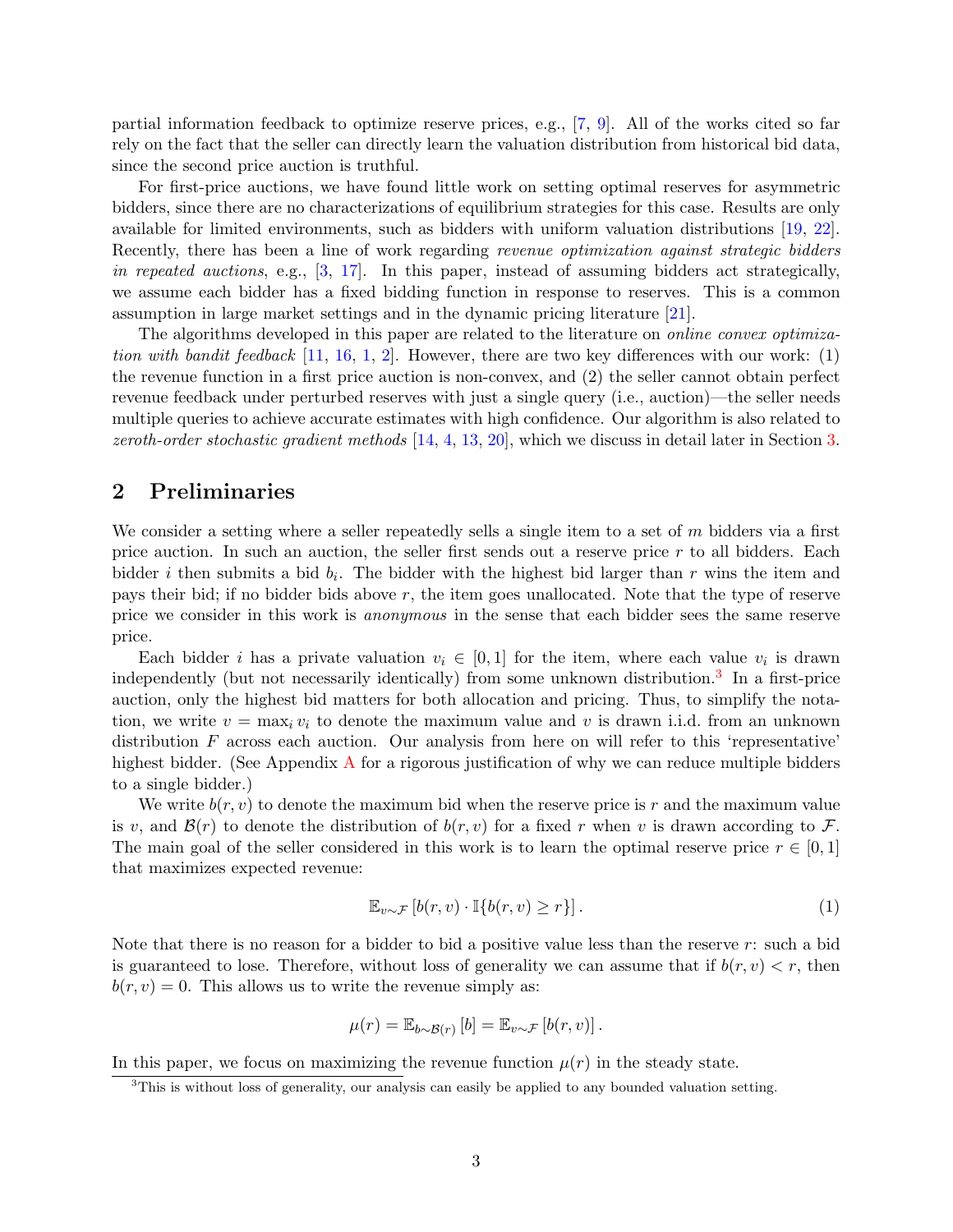#### Response Models

We begin by describing some general properties of bidding functions that hold for any utilitymaximizing bidders (see [\[22\]](#page-11-8) for further discussion).

<span id="page-3-1"></span>**Definition 2.1.** A bidding function  $b(r, v)$  satisfies the following properties: 1)  $b(r, v) \leq v$  for all v; 2)  $b(r, v) \ge r$  for  $v \ge r$ ; 3)  $b(r, v) = 0$  for  $v < r$ ; 4)  $b(r, v)$  is non-decreasing in v for all r.

In some of our algorithms, we would like to impose additional constraints on the response model which, while not a consequence of utility-maximizing behavior, are likely to hold in practice. One such constraint is the *diminishing sensitivity in value of bid to reserve*. This says that bidders with a larger value will change their bid less in response to a change in reserves.

**Definition 2.2** (Diminishing sensitivity of bid to reserve). If  $v_H > v_L \ge r$ , then for  $\delta > 0$  and  $v_L \geq r + \delta$  we have  $b(r + \delta, v_H) - b(r, v_H) \leq b(r + \delta, v_L) - b(r, v_L)$ .

One natural and concrete example of a response model is a bidder that increases its bid to the reserve as long as the reserve is below its value. We refer to this as the *perfect response model*, formally defined as follows.

Definition 2.3. A perfect response bidding function takes the form:

$$
b(r,v) = \begin{cases} b(0,v) & \text{if } b(0,v) \ge r \\ r & \text{if } b(0,v) < r \le v \\ 0 & \text{if } v < r \end{cases}
$$

Note that the perfect response model is based on the *original bid* of the bidder under reserve price 0, namely  $b(0, v)$ . If  $b(0, v)$  is already above the reserve, then this bidder is unaffected by the reserve. Note that the perfect response model satisfies the diminishing sensitivity property.

In practice, bidders are unlikely to exactly follow the perfect response model; for example, bidders will often increase their bid to some amount strictly above the reserve  $r$  so as to remain competitive with other bidders. For this reason, we propose a relaxation of the perfect response model which we call the  $\varepsilon$ -bounded response model: the bid is at most  $\varepsilon$  greater than what it would have been under the perfect response model if  $b(0, v) < r \le v$  (see also Definition [C.6\)](#page-18-0). Note that the  $\varepsilon$ -bounded response model becomes the perfect response model when  $\varepsilon = 0$ .

### <span id="page-3-0"></span>3 Gradient Descent Framework

The first-price auction setting introduces several challenges for setting reserve prices. First, the seller cannot observe true bidder values because truthful bidding is not a dominant strategy in a first-price auction. Second, how the bidders will react to different reserves is unknown to the seller—the only information that the seller receives is bids drawn from distribution  $\mathcal{B}(r)$  when the seller sets a reserve price r.

One natural idea, and the approach we take in this paper, is to optimize the reserve price via gradient descent. Gradient descent is only guaranteed to converge to the optimal reserve when our objective is convex (or at least, unimodal), which is not necessarily true for an arbitrary revenue function. However, gradient descent has a number of practical advantages for reserve price optimization, including:

1. Gradient descent allows us to incorporate prior information we may have about the location of a good reserve price (possibly significantly reducing the overall search cost).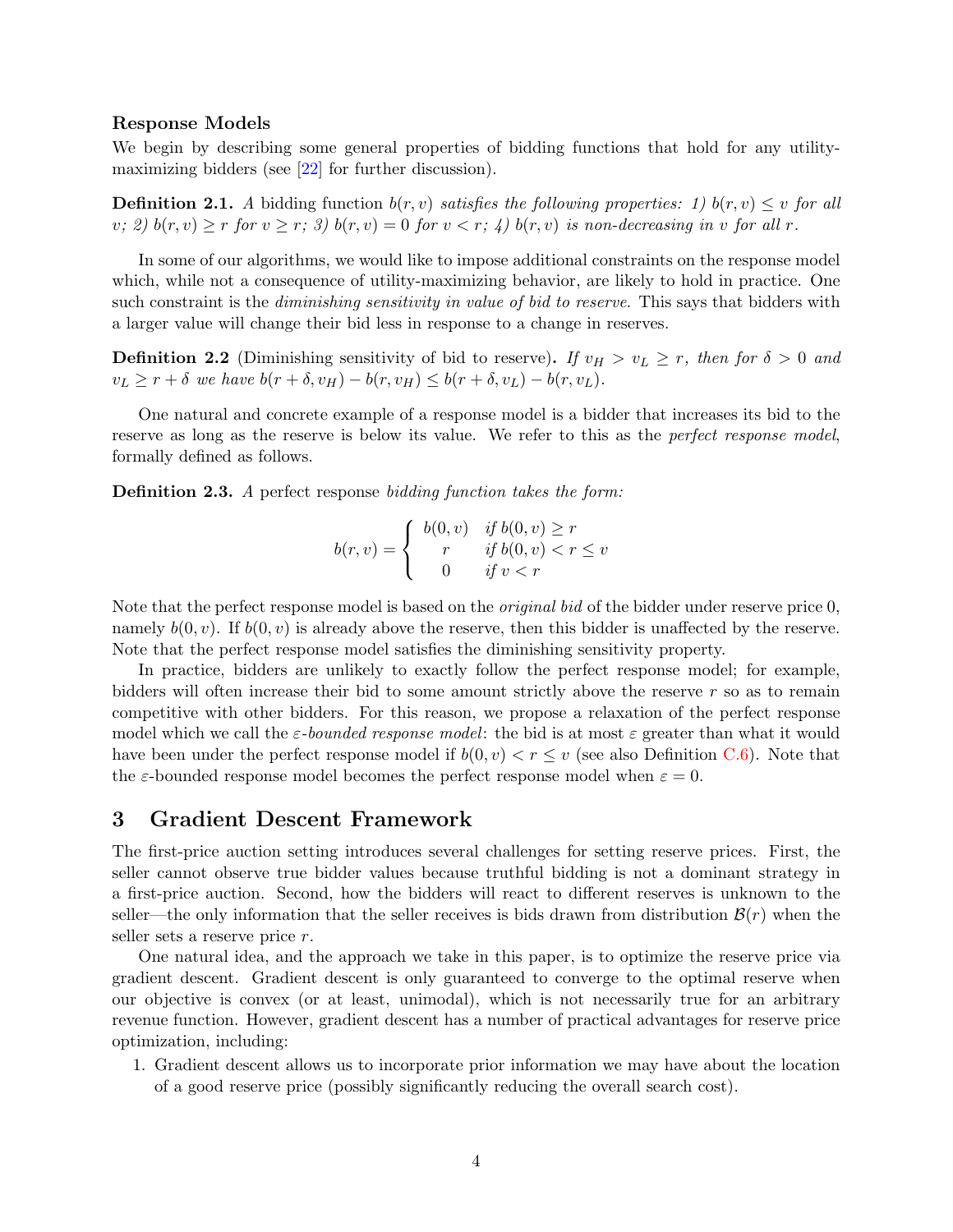<span id="page-4-0"></span>Algorithm 1 Zeroth-order stochastic projected gradient framework for reserve optimization.

**Input:** Initial reserve  $r_1 \in (0,1)$ , total number of iterations T (a variable to be fixed later). **Output:** Reserve prices  $r_2, r_3, \ldots, r_{T+1}$ . for  $t = 1, 2, \ldots, T$  do Set a reserve price of  $r_t^+ = (1 + \beta_t)r_t$  in  $n_t$  auctions. Set a reserve price of  $r_{t}^- = (1 - \beta_t)r_t$  in  $n_t$  auctions. Construct an estimate  $\hat{G}_t$  of the gradient of revenue at  $r_t$ , based on the feedback of experiments. Update reserve:  $r_{t+1} = \Pi(r_t + \alpha_t \hat{G}_t)$ , where

$$
\Pi(x) = \underset{z \in (0,1)}{\arg \min} |z - x|.
$$

end for

- 2. The adaptivity of gradient descent allows us to quickly converge to a local optimum and follow this optimum if it changes over time, significantly saving on search cost (over global methods such as grid search).
- 3. In practice, many revenue curves have a unique local optimum (see Section [5\)](#page-8-0), so gradient descent is likely to converge to the optimal reserve.

More specifically, since the seller has no direct access to the gradients (i.e, first-order information) of  $\mu(r)$ , we consider approaches that fit in the framework of *zeroth-order stochastic opti-*mization. Our framework, summarized in Algorithm [1,](#page-4-0) proceeds in rounds. In round  $t$  where the current reserve is  $r_t$ , the seller selects a perturbation size  $\beta_t$  and randomly sets the reserve price to either  $(1+\beta_t)r_t$  or  $(1-\beta_t)r_t$  on separate slices of experiment traffic, until it has received  $n_t$  samples from both  $\mathcal{B}((1+\beta_t)r_t)$  and  $\mathcal{B}((1-\beta_t)r_t)$ . The seller then uses these  $2n_t$  samples to estimate the gradient  $\hat{G}_t$  of the revenue curve  $\mu(r)$  at  $r_t$  and updates the reserve price based on this gradient estimate using learning rate (step size)  $\alpha_t$ .

We assume that we have access to a fixed total number of samples  $N = \sum_{t=1}^{T} n_t$  (the number of iterations T is a variable that will be fixed later). There is then a trade-off between  $n_t$  (i.e, the number of samples per iteration) and T (the number of iterations available to optimize the reserve price).

Zeroth-order stochastic gradient descent is a well-studied problem [\[14,](#page-11-12) [4,](#page-10-9) [13,](#page-10-10) [20\]](#page-11-13). In this paper, we focus on taking advantage of the structure of  $b(r, v)$  to construct good *discrete gradient* estimates  $\hat{G}_t$ , as this aspect is specific to the problem of reserve price optimization. Specifically, we tackle the following problem which we term the discrete gradient problem:

- Input: *n* samples  $X_1^+$ ,  $\cdots$ ,  $X_n^+$  drawn i.i.d from  $\mathcal{B}(r^+)$  and *n* samples  $X_1^+$  $X_1^{\cdot} \cdots, X_n^{\cdot}$  drawn i.i.d from  $\mathcal{B}(r^-)$ , for known  $r^+ > r^-$ .
- Output: An estimator  $\hat{G}$  for the discrete derivative  $(\mu(r^+) \mu(r^-))/(r^+ r^-)$ . This estimator has bias  $Bias(\hat{G})$  and variance  $Var(\hat{G})$ , where  $Bias(\hat{G}) =$  $\mathbb{E}[\hat{G}] - \frac{\mu(r^{+}) - \mu(r^{-})}{r^{+} - r^{-}}$  $r^+$ − $r^ \Big\}$ .

Solutions to the discrete gradient problem with small bias and variance directly translate into faster convergence rates for our gradient descent. We provide a detailed convergence result in Theorem [C.2](#page-14-0) in Appendix [C.1.](#page-13-1) We summarize this result informally as follows.

<span id="page-4-1"></span>**Theorem 3.1** (Informal Restatement of Theorem [C.2\)](#page-14-0). If for all t,  $Bias(\hat{G}_t) \leq B$  and  $Var(\hat{G}_t) \leq V$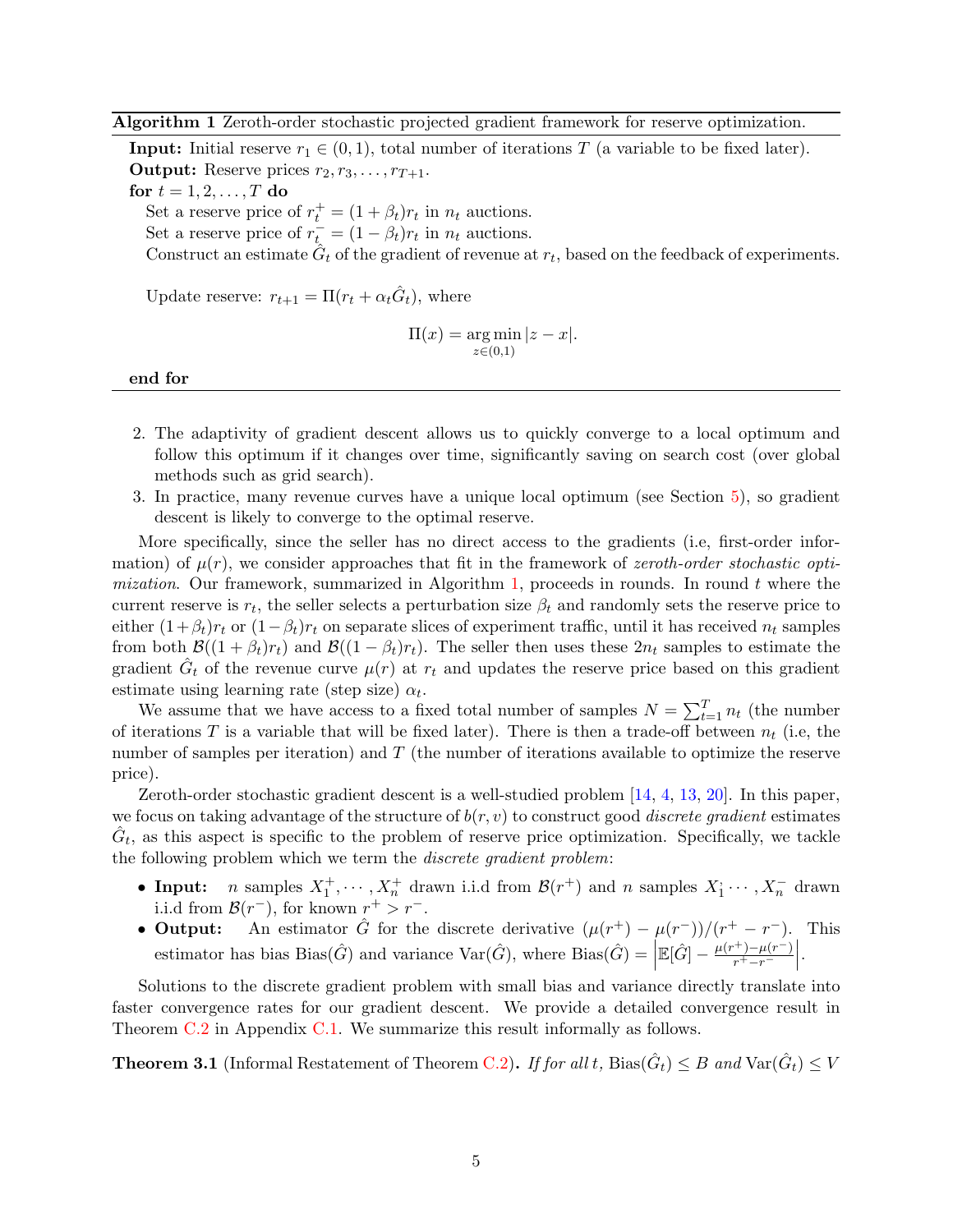then for optimal choices of  $\alpha_t$  and  $n_t$  (and fixing  $\beta_t = \delta/2r_t$ ), Algorithm [1](#page-4-0) satisfies

$$
\min_{t \in [T]} |\mathcal{P}_\mathcal{C}^t|^2 = \tilde{\mathcal{O}} \left( T^{-1/2} + \delta^2 + B^2 + V + (T/N)^2 \right).
$$

Here  $\mathcal{P}_{\mathcal{C}}^{t}$  can be thought of as the true gradient at round t (see Definition [C.1](#page-14-1) in Appendix).

Intuitively, we want to design an estimator and choose our parameters  $\alpha_t, \beta_t, n_t$ , so as to trade off between  $\delta$ , B, and V. In the following sections, we show how to do this for a variety of bidder response models.

#### Naive Gradient Estimation

The simplest method for estimating the discrete gradient is to take the difference between the average revenue from bids from  $\mathcal{B}(r^+)$  and the average revenue from bids from  $\mathcal{B}(r^-)$ . More formally, we compute discrete gradient as,

<span id="page-5-1"></span>
$$
\hat{G} = \frac{\sum_{i=1}^{n} X_i^+ - \sum_{i=1}^{n} X_i^-}{n(r^+ - r^-)}.
$$
\n(2)

We show that  $\hat{G}$  has the following properties.

<span id="page-5-3"></span>**Theorem 3.2.** Assume that  $r^+ - r^- = \delta$ , then  $\text{Bias}(\hat{G}) = 0, \text{Var}(\hat{G}) \leq \frac{1}{2\delta^2}$  $\frac{1}{2\delta^2 n}$ .

This leads to the following convergence rate via Theorem [3.1.](#page-4-1)

<span id="page-5-0"></span>**Corollary 3.[1](#page-4-0).** Using this estimator  $\hat{G}$ , and setting  $T = N^{1/2}$  and  $\delta = \Theta(N^{-1/8})$ , Algorithm 1 achieves convergence,  $\min_{t \in [T]} |\mathcal{P}_\mathcal{C}^t|^2 \le \tilde{\mathcal{O}}(N^{-1/4})$ .

Although there are no matching lower bounds, this is the best known asymptotic convergence rate for zeroth-order optimization over a non-convex objective [\[14,](#page-11-12) [4\]](#page-10-9). The naive gradient estimation approach has the advantage that it works regardless of response model, is simple to compute (it uses only revenue information and not individual bids), and leads to an unbiased estimator for the discrete derivative. The disadvantage is that the variance of this estimator can be large (especially as we take  $\delta$  small). In the following section, we show how to address this by taking into account the inherent structure of the revenue objective based on an underlying bidder response model.

### <span id="page-5-2"></span>4 Variance Reduced Gradient Estimation

In this section, we first introduce another representation of the revenue formula by decomposing it into a demand component and a bidding component. We then propose techniques to reduce the variance of the discrete gradient of each component.

#### 4.1 Revenue Decomposition

We can decompose the revenue  $\mu(r)$  in the following way.

<span id="page-5-4"></span>Theorem 4.1. We have that

$$
\mu(r) = \mathbb{E}_{v \sim \mathcal{F}}[\max(b(r, v) - r, 0)] + r \Pr_{v \sim \mathcal{F}}[v \ge r]. \tag{3}
$$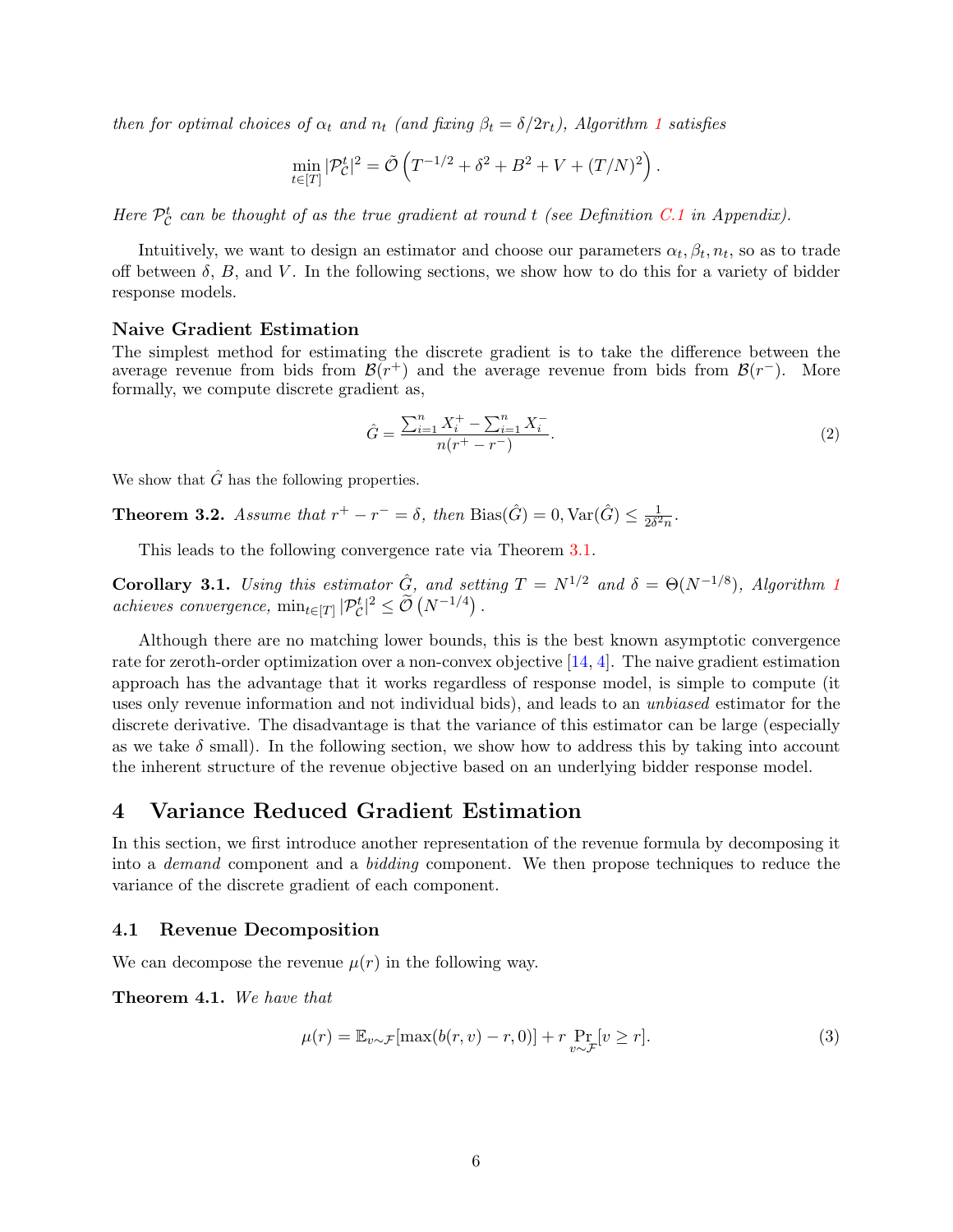Define  $E(r) = \mathbb{E}_{v \sim \mathcal{F}}[\max(b(r, v) - r, 0)]$  and  $D(r) = \Pr_{v \sim \mathcal{F}}[v \ge r]$ , so that  $\mu(r) = E(r) + rD(r)$ . These two terms capture two different aspects of bidder behavior which contribute to revenue. The function  $D(r)$  amounts to a "demand curve" which gives the proportion of values that clear the reserve  $r$ , and therefore the proportion of auctions that are bid on at  $r$ . If the auction were just a simple posted-price auction (i.e., the winner is charged the quoted price  $r$ ), then the *demand* component  $rD(r)$  would be the associated revenue. However, in a first-price auction the winning bidder pays its bid, not the reserve. Therefore the bidding component  $E(r)$  captures the excess contribution from bids greater than the reserve.

To construct a good estimator  $\hat{G}$  for the discrete gradient of  $\mu(r)$ , it suffices to construct good estimators  $\hat{G}_E$  and  $\hat{G}_D$  for the discrete gradients of  $E(r)$  and  $rD(r)$  respectively, and then output  $\hat{G} = \hat{G}_E + \hat{G}_D$ . Note that  $\text{Bias}(\hat{G}) \leq \text{Bias}(\hat{G}_E) + \text{Bias}(\hat{G}_D)$  and  $\text{Var}(\hat{G}) \leq 2(\text{Var}(\hat{G}_D) + \text{Var}(\hat{G}_E)),$ so it suffices to bound the bias and variance of each component separately.

#### 4.2 Estimating the Demand Component Gradient

We begin by discussing how to estimate the gradient  $\hat{G}_D$  of the demand component of revenue. One method of doing so is by estimating  $D(r)$  with a parametric function  $f_{\theta}(r)$ , and using this approximation to estimate the gradient  $\tilde{G}_D$ . (See Appendix [B](#page-13-2) for additional justification for why this is likely to be possible and helpful). Suppose that we have access to additional historical data S with which we can fit our parametric class to  $D(r)$ ; let  $\hat{\theta}$  be the resulting learned parameter. This learned demand function gives rise to the following estimator  $\hat{G}_D$ :

<span id="page-6-0"></span>
$$
\hat{G}_D = \frac{r^+ f_{\hat{\theta}}(r^+) - r^- f_{\hat{\theta}}(r^-)}{r^+ - r^-} \tag{4}
$$

Note that this decreases overall variance, the variance of  $\hat{G}_D$  is 0 because the randomness of  $\hat{G}_D$  only comes from historical samples S, which are independent of the samples obtained in the current round, at the cost of a possible increase in bias (due to inaccuracy in estimating  $D(r)$ ).

#### 4.3 Estimating the Bidding Component Gradient

In this section we propose a variance reduction method to achieve a better estimator for  $\hat{G}_E$  for a variety of bidder models.

Variance reduction via bid truncation. We first consider the special case of the perfect response (and more generally, the  $\varepsilon$ -bounded response) bidding model. In the perfect response model, if you were going to bid  $b > r^+$  when the reserve was  $r^+$ , you will bid the same bid b when the reserve is  $r^-$ . This means that large bids (bids larger than  $r^+$ ) do not contribute in expectation to  $\mu(r^+) - \mu(r^-)$ , but they do add noise to our gradient estimation. By filtering these out, we can reduce the variance of our estimator while keeping our estimator unbiased.

Since we only apply this filtering when estimating the bidding component  $E(r)$  but not the demand component  $rD(r)$ , we must be careful when implementing this. Note that a large bid  $b > r^+$  contributes  $b - r^+$  to  $E(r^+)$  and  $b - r^-$  to  $E(r^-)$ , and therefore  $r^+ - r^-$  to  $E(r^+) - \widetilde{E}(r^-)$ . We can therefore construct an unbiased estimator for  $E(r^+) - E(r^-)$  by computing the contribution of unfiltered bids  $(b < r^+)$  from both  $\mathcal{B}(r^+)$  or  $\mathcal{B}(r^-)$  and then adding  $r^+ - r^-$  for each filtered bid in  $\mathcal{B}(r^-)$  (or equivalently, each filtered bid in  $\mathcal{B}(r^+)$ ; under perfect response, the fraction of filtered bids is equal in both models in expectation). Note that every bid from  $\mathcal{B}(r^+)$  is either filtered or has excess 0, so we can write this gradient  $\hat{G}_E$  entirely in terms of bids from  $\mathcal{B}(r^-)$ . Formally, we define truncated bid  $Y_i^-$  as

$$
Y_i^- = \begin{cases} \max(X_i^- - r^-, 0) & \text{if } X_i^- \le r^+ \\ (r^+ - r^-) & \text{otherwise} \end{cases}
$$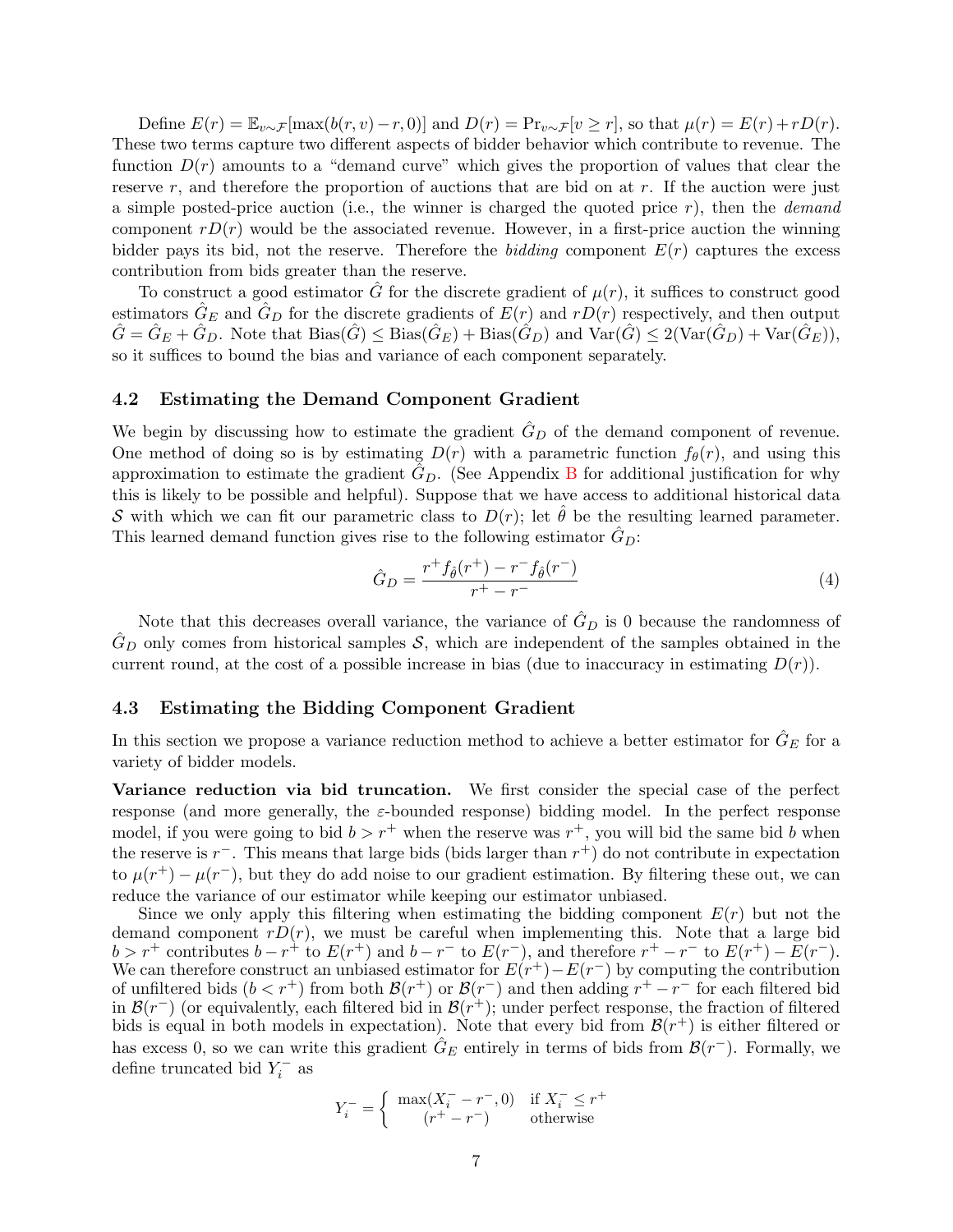Our estimate for the gradient of  $E(r)$  is then given by

<span id="page-7-1"></span>
$$
\hat{G}_E = -\frac{\sum_{i=1}^n Y_i^-}{n(r^+ - r^-)}.
$$
\n(5)

Since any bid in an  $\varepsilon$ -bounded model only differs from one in the perfect response model by at most  $\varepsilon$ , we can apply this same estimator to an  $\varepsilon$ -bounded response model. The following theorem characterizes the bias and variance of the estimator for the  $\varepsilon$ -bounded response model.

<span id="page-7-3"></span>**Theorem 4.2.** Assume that  $r^+ - r^- = \delta$ , then the estimator  $\hat{G}_E$  in Eq. [\(5\)](#page-7-1) for  $\varepsilon$ -bounded response model, satisfies: Bias $(\hat{G}_E) = \frac{2\varepsilon}{\delta}$ , Var $(\hat{G}_E) \leq \frac{1}{4n}$  $\frac{1}{4n}$ .

Note that the bias of estimator  $\hat{G}_E$  is 0 for the perfect response model. The complete proof is given in Appendix [C.5.](#page-18-1) Combining the above results for  $G_E$  and  $G_D$ , we have the following improved convergence result for the  $\varepsilon$ -bounded response model.

<span id="page-7-0"></span>**Corollary 4.1.** Suppose Bias $(\hat{G}_D) \leq \varepsilon_D/\delta$ . Using the estimator  $\hat{G}_E$  proposed in Eq. [\(5\)](#page-7-1) for the  $\varepsilon$ -**COTOHATY 4.[1](#page-4-0).** Suppose  $\text{bias}(G_D) \le \varepsilon_D/\sigma$ . Using the estimator  $G_E$  proposed in Eq. (5) for the  $\varepsilon$ -bounded response model, setting  $T = N^{2/3}$  and  $\delta = \Theta(\sqrt{\varepsilon + \varepsilon_D})$ , Algorithm 1 achieves convergence,  $\min_{t \in [T]} |\mathcal{P}_{\mathcal{C}}^{t}|^2 \leq \widetilde{\mathcal{O}}\left(\varepsilon + \varepsilon_D + N^{-1/3}\right).$ 

For perfect response bidding models, the above convergence rate is strictly faster than the convergence rate of naive estimator in Corollary [3.1](#page-5-0) (state-of-the-art convergence rate for zeroth-order stochastic gradient descent), but with additional bias coming from demand estimation. However, we show this bias has practically negligible effect on the revenue in our experiments.

Variance reduction via quantile truncation. In Eq. [\(5\)](#page-7-1), we reduced the variance of  $\hat{G}_E$  by truncating all bids at the fixed threshold of  $t = r^+$ . In general, this does not quite work: for bidder response models that are far from perfect response, this truncation can introduce a very large bias. Here we demonstrate one technique for constructing good estimators  $G_E$  as long as the bidding function  $b(r, v)$  possesses diminishing sensitivity in value to reserve.

Instead of truncating in bid space, we will instead want to truncate in value space to reduce the variance. Even though we cannot directly truncate by values, since  $b(r, v)$  is monotonically increasing in v, quantiles of bids (e.g., of  $\mathcal{B}(r^+)$  and  $\mathcal{B}(r^-)$ ) directly correspond to quantiles of values (of  $\mathcal F$ ). Instead of setting a threshold t directly on the value, it is therefore equivalent to truncate at a fixed quantile of the bid distribution.

To achieve this, we first sort  $X_i^+$  and  $X_i^-$  in ascending order. Then we compute  $\hat{G}_E$  as

<span id="page-7-2"></span>
$$
\hat{G}_E = \frac{\sum_{i=1}^{qn} \max(X_i^+ - r^+, 0) - \sum_{i=1}^{qn} \max(X_i^- - r^-, 0)}{n(r^+ - r^-)} - (1 - q),\tag{6}
$$

where  $q \in [0, 1]$  is the *quantile threshold* used to truncate bids. The following theorem characterizes the bias and variance of the above  $G_E$ ,

<span id="page-7-4"></span>**Theorem 4.3.** Let  $r^+ - r^- = \delta$ ,  $t = \mathcal{F}^{-1}(q)$ , and  $\tilde{t} = \mathcal{F}^{-1}(q + n^{-2/3})$ . Then the estimator  $\hat{G}_E$  in  $Eq. (6) \; satisfies, \; Bias(\hat{G}_E) \leq \frac{(1-q)(b(r^+, t) - b(r^-, t))}{\delta} + O(n^{-2/3}), \text{Var}(\hat{G}_E) \leq \frac{2\tilde{t}^2}{n\delta^2} + O(n^{-5/3}\delta^{-2}).$  $Eq. (6) \; satisfies, \; Bias(\hat{G}_E) \leq \frac{(1-q)(b(r^+, t) - b(r^-, t))}{\delta} + O(n^{-2/3}), \text{Var}(\hat{G}_E) \leq \frac{2\tilde{t}^2}{n\delta^2} + O(n^{-5/3}\delta^{-2}).$  $Eq. (6) \; satisfies, \; Bias(\hat{G}_E) \leq \frac{(1-q)(b(r^+, t) - b(r^-, t))}{\delta} + O(n^{-2/3}), \text{Var}(\hat{G}_E) \leq \frac{2\tilde{t}^2}{n\delta^2} + O(n^{-5/3}\delta^{-2}).$ 

Unlike with bid truncation, with quantile truncation we have a clear bias-variance tradeoff as we change q: larger values of q decrease the bias (both by decreasing  $(1-q)$  and  $b(r^+, t)-b(r^-, t)$ , which is decreasing due to diminishing sensitivity) but lead to larger variance. Since one can estimate this bound on the bias (by approximating  $b(r^+, t) - b(r^-, t)$  via  $Y_{qn}^+ - Y_{qn}^-$ ), it is possible to choose q to optimize this bias-variance tradeoff as one sees fit (for example, to minimize  $B^2 + V$  in Theorem [3.1\)](#page-4-1). We show a convergence rate result for this quantile truncation approach in Corollary [C.1](#page-22-0) in Appendix [C.7.](#page-22-1)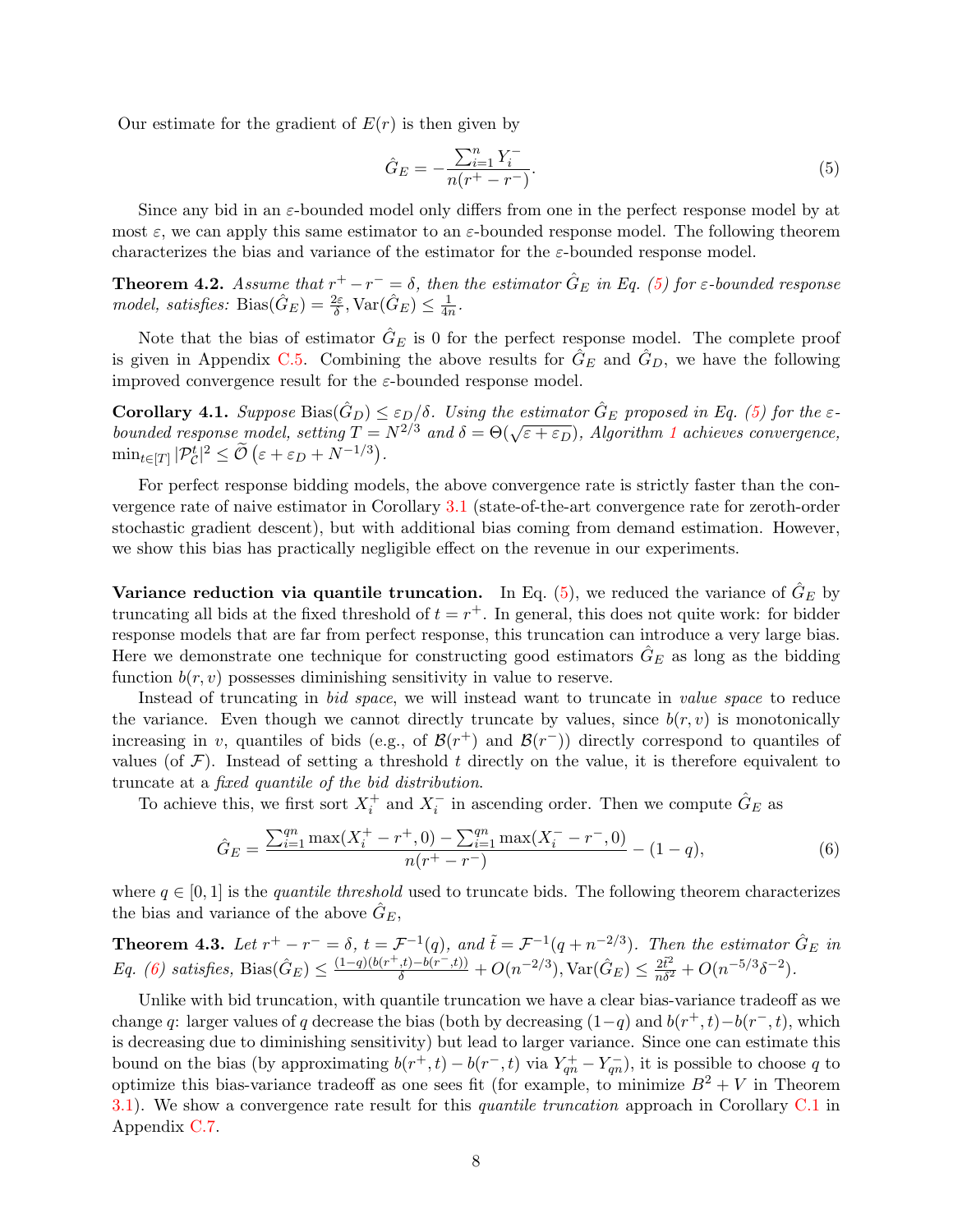### <span id="page-8-0"></span>5 Experiments

We evaluate the performance of our algorithms on synthetic and semi-synthetic data sets. Due to space limitations, we present the complete experimental results in Appendix [D.](#page-22-2)

#### 5.1 Data Generation

The data generation process consists of two parts: a base bid distribution specifying the distribution of bids when no reserve is set, and a response model describing how a bidder with bid  $b$  would update its bid in response to a reserve of r.

Response models. We assume that in the absence of a reserve bidders bid a constant fraction  $\gamma$  of their value v (i.e.,  $b = \gamma v$ ), which we refer to as linear shading. We consider linear shading combined with perfect response and with  $\epsilon$ -bounded response, which we implement by adding a uniform  $[0, \epsilon]$  random variable to the bid. We also examine equilibrium bidding for n i.i.d. bidders with uniformly distributed valuation [\[19\]](#page-11-4):  $b = \frac{r^n + (n-1)v^n}{nv^{n-1}}$ .

**Synthetic data.** In our synthetic data sets, the (base) bid distribution is the uniform  $[0, 1]$ distribution. We apply the perfect response model,  $\varepsilon$ -bounded response model and equilibrium bidding model. In the simulations, we apply a constant shading factor of 0.4 for the perfect response model and  $\varepsilon$ -bounded response model. For equilibrium bidding, we assume that each auction contains  $n = 2$  bidders.

Semi-synthetic data. For our semi-synthetic data sets, we separately collected the empirical distributions of winning bids over one day for 20 large publishers on a major display ad exchange. Each distribution was filtered for outliers and normalized to the interval  $[0, 1]$ . For this semisynthetic data we only test the perfect-response model and  $\varepsilon$ -bounded response model, since there is no closed-form solution for the equilibrium bidding strategy. We use 0.3 as the constant shading factor for semi-synthetic data.

#### 5.2 Methodology

Gradient descent algorithms. We examine five different gradient descent algorithms: (I) Naive GD: naive gradient descent using the gradient estimator in Eq.  $(2)$ ; (II) Naive GD with bid truncation: gradient descent using the gradient estimator in Eq. [\(5\)](#page-7-1) for the bidding component, and a naive estimate<sup>[4](#page-8-1)</sup> of the demand component; (III) Naive GD with quantile truncation: gradient descent using the gradient estimator in Eq. [\(6\)](#page-7-2) for the bidding component, and naive estimate of the demand component; (IV) Demand modeling with bid truncation: Same as the second variant, but with a parametric model of the demand curve to estimate demand component of gradient; (V) Demand modeling with quantile truncation: Same as the third variant, but with a parametric model of the demand curve to estimate demand component of gradient. The parameters used in these algorithms are specified in Appendix [D.](#page-22-2)

Demand curve estimation. To reduce variance following the ideas of Section [4,](#page-5-2) we need a model  $G_D$  for the demand component of the discrete gradient. Instead of estimating  $G_D$  from historical data, we adaptively learn the demand curve during the training process. Concretely, at each round t, we observe new (reserve, demand) pairs from  $2n_t$  samples and retrain our demand curve using all the samples observed up to the current round. We use this trained demand curve to compute  $G_D$  based on [\(4\)](#page-6-0). For the synthetic data, a simple logistic regression can effectively learn the demand curve. However, the semi-synthetic data required a more flexible model so for

<span id="page-8-1"></span><sup>&</sup>lt;sup>4</sup>We can form a naive unbiased estimator  $\hat{G}_D = \frac{\hat{D}(r^+)-\hat{D}(r^-)}{r^+-r^-}$ , where  $\hat{D}(r^+) = \frac{1}{n} \sum_i \mathbb{I}\{x_i^+ \geq r^+\}$  and similarly for  $\hat{D}(r^{-})$ .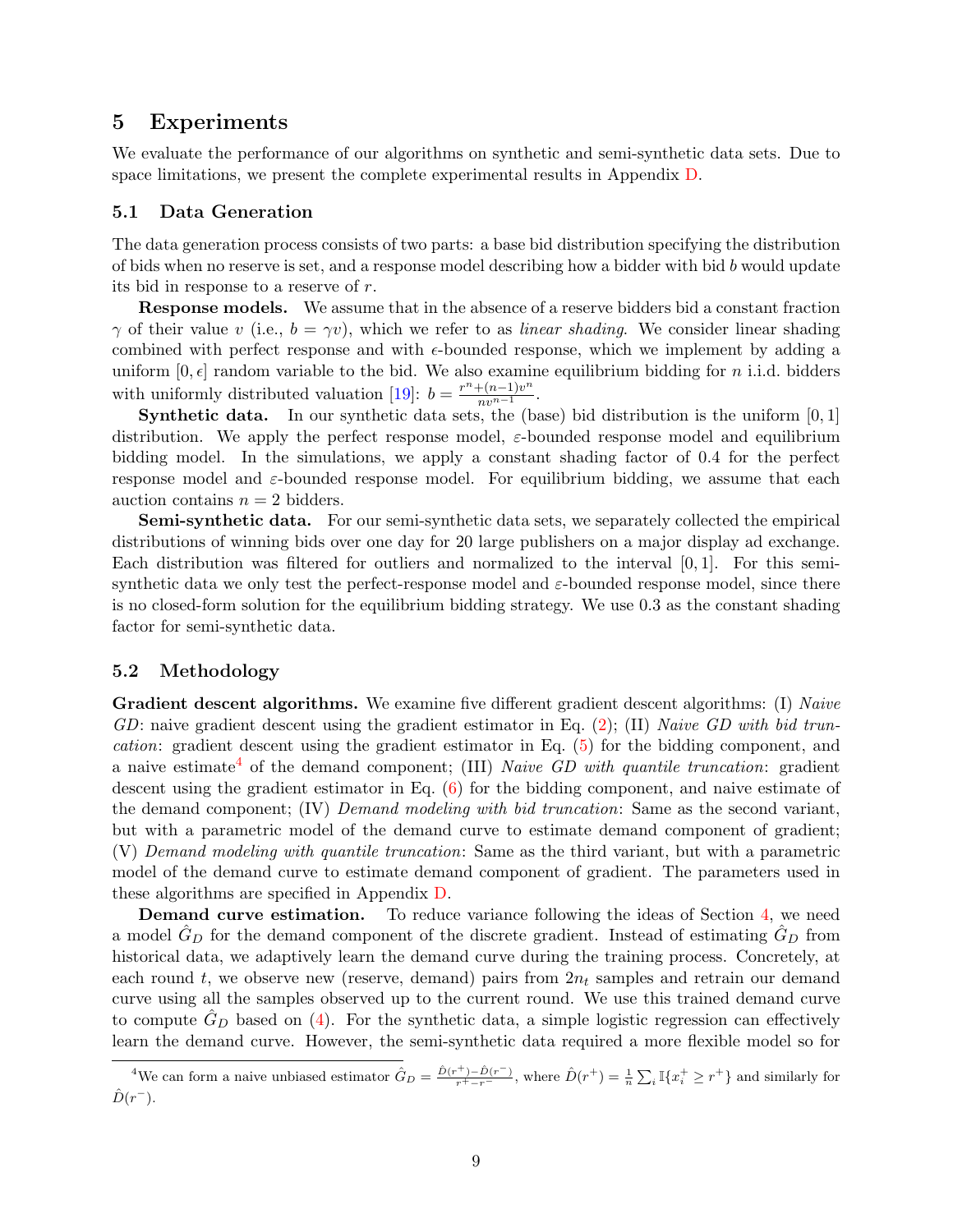<span id="page-9-0"></span>

(a) Synthetic data with perfect re-(b) Synthetic data with equilibrium (c) Semi-synthetic data with persponse. response. fect response.

<span id="page-9-1"></span>**Figure 1:** Revenue as a function of round t for (a) synthetic data with perfect response, (b) synthetic data with equilibrium response, and (c) semi-synthetic data with perfect response.



**Figure 2:** Revenue as a function of round  $t$  for synthetic data with equilibrium response.

this case we model demand using a fully connected neural network with 1 hidden layer, 15 hidden nodes and ReLU activations.

#### 5.3 Evaluation

Effectiveness of gradient descent. First, we confirm that gradient descent can effectively find optimal reserves in our models. For each semi-synthetic model, we construct the revenue curve as a function of reserve with assumed response models. We find that 19 out of the 20 revenue curves have a clear single local maximum (the remaining curve has 2). In all cases (synthetic and semi-synthetic models), the revenue learned by the naive gradient descent algorithm is at least 95% of the revenue at the optimal reserve, which indicates that gradient descent can efficiently find the optimal reserve in these cases despite the lack of convexity.

Effectiveness of variance reduction methods. We first evaluate the performance of the quantile-based variance reduction method. We run the algorithm variants (I), (III) and (V) under synthetic data and semi-synthetic data with multiple bidder response models. Figures [\(1a\)](#page-9-0) and [\(1c\)](#page-9-0) show the revenue achieved by the three algorithms over time under the perfect response model. We find that quantile-based variance reduction leads to a more stable training process which converges faster than naive gradient descent. Figure [\(1b\)](#page-9-0) evaluates the performance of the three algorithm variants under synthetic data and an equilibrium response model, with similar conclusions. Overall, quantile-based variance reduction outperforms naive gradient descent. Moreover, with the addition of demand curve estimation, algorithm variant (V) achieves better revenue and converges to an optimal reserve faster than the other two algorithms, in agreement with our theoretical guarantees.

We next consider variance reduction using bid truncation, which is used in algorithm variants (II) and (IV). Bid truncation is tailored to perfect response and performs the best overall for this response model, in accordance with the theoretical guarantees, but quantile truncation is competitive and often performs as well over the semi-synthetic data (see Appendix [D](#page-22-2) for a detailed comparison). Under the equilibrium response model, bid truncation can in fact hinder the training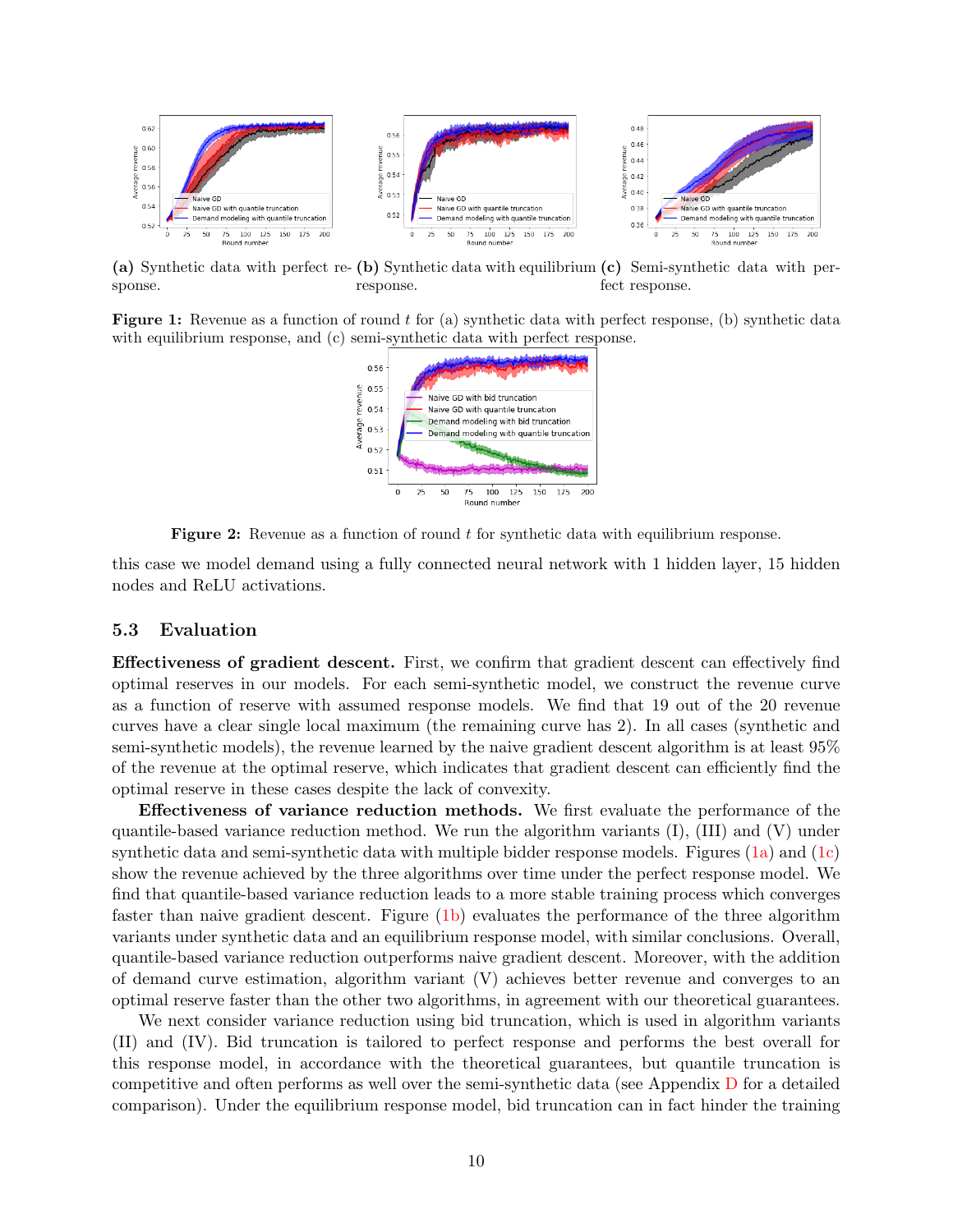process and lead to a substantially suboptimal reserve price (see Figure [2\)](#page-9-1). In summary, quantilebased variance reduction coupled with a good demand-curve estimation is the method of choice to achieve good reserve prices under a range of different bid distributions and bidder response models.

### References

- <span id="page-10-7"></span>[1] Alekh Agarwal, Ofer Dekel, and Lin Xiao. Optimal algorithms for online convex optimization with multi-point bandit feedback. In Proceedings of the 23rd Annual Conference on Learning Theory (COLT), June 2010.
- <span id="page-10-8"></span>[2] Alekh Agarwal, Dean P Foster, Daniel J Hsu, Sham M Kakade, and Alexander Rakhlin. Stochastic convex optimization with bandit feedback. In J. Shawe-Taylor, R. S. Zemel, P. L. Bartlett, F. Pereira, and K. Q. Weinberger, editors, Advances in Neural Information Processing Systems 24, pages 1035–1043, 2011.
- <span id="page-10-5"></span>[3] Kareem Amin, Afshin Rostamizadeh, and Umar Syed. Learning prices for repeated auctions with strategic buyers. In Advances in Neural Information Processing Systems 26, 2013.
- <span id="page-10-9"></span>[4] Krishnakumar Balasubramanian and Saeed Ghadimi. Zeroth-order nonconvex stochastic optimization: Handling constraints, high-dimensionality and saddle-points, 2018.
- <span id="page-10-2"></span>[5] Ross Benes. How SSPs use deceptive price floors to squeeze ad buyers. https://digiday.com/marketing/ssps-use-deceptive-price-floors-squeeze-ad-buyers/, September 2017. Accessed: 2020-01-29.
- <span id="page-10-1"></span>[6] Jason Bigler. Rolling out first price auctions to google ad manager partners digiday. https://www.blog.google/ products/admanager/rolling-out-first-price-auctions-googlead-manager-partners, September 2019. Accessed: 2020-01-27.
- <span id="page-10-3"></span>[7] Avrim Blum, Vijay Kumar, Atri Rudra, and Felix Wu. Online learning in online auctions. Theor. Comput. Sci., 324:137–146, 2003.
- <span id="page-10-12"></span>[8] Stéphane Boucheron, Maud Thomas, et al. Concentration inequalities for order statistics. Electronic Communications in Probability, 17, 2012.
- <span id="page-10-4"></span>[9] N. Cesa-Bianchi, C. Gentile, and Y. Mansour. Regret minimization for reserve prices in secondprice auctions. IEEE Transactions on Information Theory, 61(1):549–564, Jan 2015.
- <span id="page-10-0"></span>[10] Yuyu Chen. Programmatic advertising is preparing for the first-price auction era. https://digiday.com/marketing/ programmatic- advertising-readying-first-price-auction-era, October 2017. Accessed: 2020-01-29.
- <span id="page-10-6"></span>[11] Abraham D. Flaxman, Adam Tauman Kalai, Adam Tauman Kalai, and H. Brendan McMahan. Online convex optimization in the bandit setting: Gradient descent without a gradient. In Proceedings of the Sixteenth Annual ACM-SIAM Symposium on Discrete Algorithms, SODA '05, pages 385–394, Philadelphia, PA, USA, 2005.
- <span id="page-10-11"></span>[12] James E Gentle. Computational statistics, volume 308. Springer, 2009.
- <span id="page-10-10"></span>[13] Saeed Ghadimi. Conditional gradient type methods for composite nonlinear and stochastic optimization. Mathematical Programming, 173(1):431–464, Jan 2019.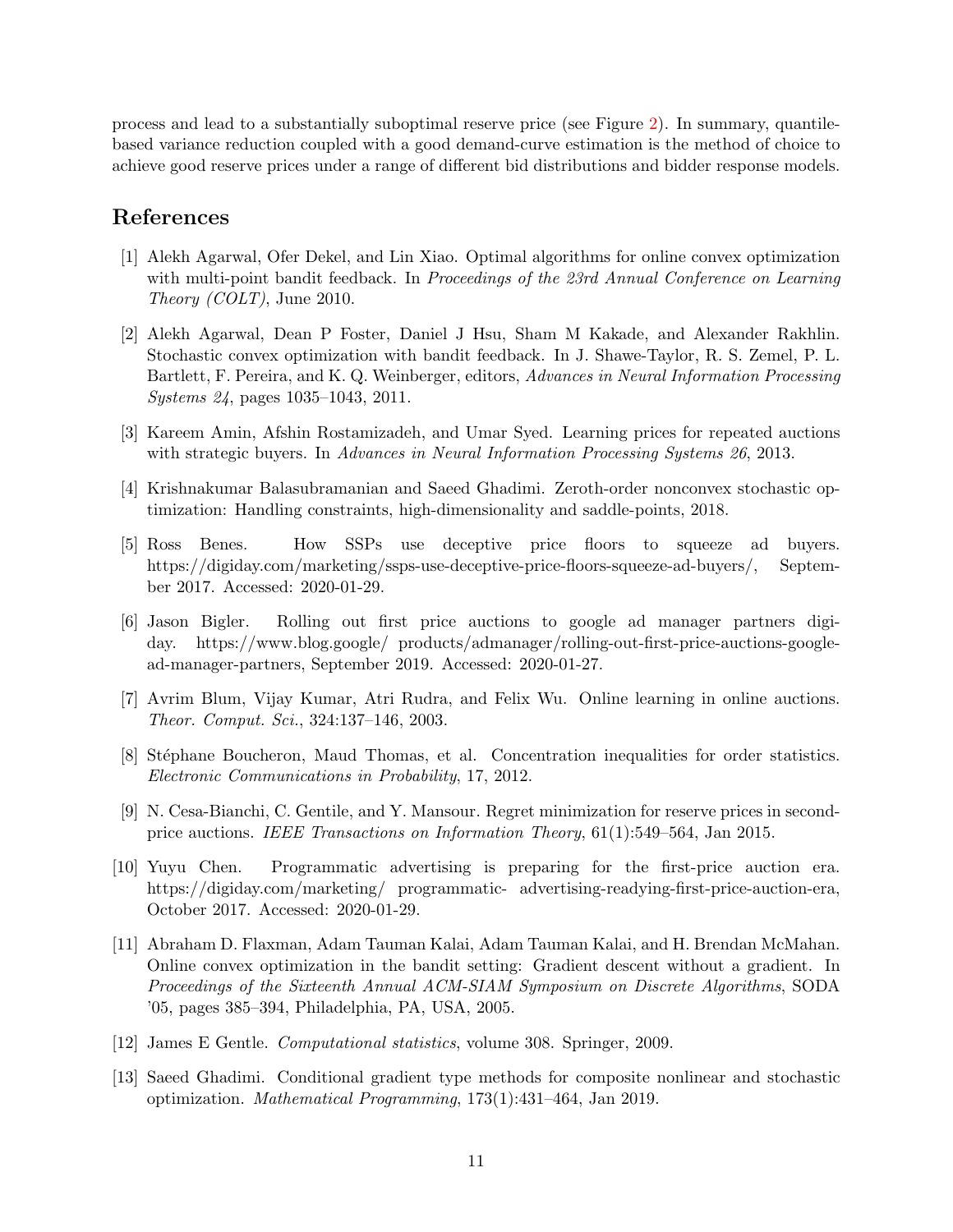- <span id="page-11-12"></span>[14] Saeed. Ghadimi and Guanghui. Lan. Stochastic first- and zeroth-order methods for nonconvex stochastic programming. SIAM Journal on Optimization, 23(4):2341–2368, 2013.
- <span id="page-11-14"></span>[15] Saeed Ghadimi, Guanghui Lan, and Hongchao Zhang. Mini-batch stochastic approximation methods for nonconvex stochastic composite optimization. Mathematical Programming, 155: 267–305, 2013.
- <span id="page-11-11"></span>[16] Elad Hazan and Kfir Y. Levy. Bandit convex optimization: Towards tight bounds. In Proceedings of the 27th International Conference on Neural Information Processing Systems - Volume 1, NIPS'14, pages 784–792, 2014.
- <span id="page-11-9"></span>[17] Zhiyi Huang, Jinyan Liu, and Xiangning Wang. Learning optimal reserve price against nonmyopic bidders. In Proceedings of the 32nd International Conference on Neural Information Processing Systems, NIPS18, 2018.
- <span id="page-11-5"></span>[18] IAB. OpenRTB API Specification, Version 2.5. www.iab. com/wpcontent/uploads/2016/03/OpenRTB- API- Specification -Version-2-5-FINAL.pdf, December 2016. Accessed: 2020-01-26.
- <span id="page-11-4"></span>[19] Vijay Krishna. Auction theory. Academic press, 2009.
- <span id="page-11-13"></span>[20] S. Liu, X. Li, P. Chen, J. Haupt, and L. Amini. Zeroth-order stochastic projected gradient descent for nonconvex optimization. In 2018 IEEE Global Conference on Signal and Information Processing (GlobalSIP), pages 1179–1183, Nov 2018.
- <span id="page-11-10"></span>[21] Jieming Mao, Renato Leme, and Jon Schneider. Contextual pricing for lipschitz buyers. In Advances in Neural Information Processing Systems 31, pages 5643–5651, 2018.
- <span id="page-11-8"></span>[22] Steven A. Matthews. A Technical Primer on Auction Theory I: Independent Private Values. Discussion Papers 1096, Northwestern University, Center for Mathematical Studies in Economics and Management Science, May 1995.
- <span id="page-11-2"></span>[23] Mehryar Mohri and Andrés Muñoz Medina. Learning algorithms for second-price auctions with reserve. J. Mach. Learn. Res., 17(1):2632–2656, January 2016.
- <span id="page-11-3"></span>[24] Andres Munoz and Sergei Vassilvitskii. Revenue optimization with approximate bid predictions. In Advances in Neural Information Processing Systems 30, pages 1858–1866, 2017.
- <span id="page-11-0"></span>[25] R. Myerson. Optimal auction design. Mathematics of Operations Research, 6:58–73, 1981.
- <span id="page-11-7"></span>[26] Michael Ostrovsky and Michael Schwarz. Reserve prices in internet advertising auctions: A field experiment. In Proceedings of the 12th ACM Conference on Electronic Commerce, EC '11, pages 59–60, 2011.
- <span id="page-11-1"></span>[27] Renato Paes Leme, Martin Pal, and Sergei Vassilvitskii. A field guide to personalized reserve prices. In Proceedings of the 25th international conference on world wide web, pages 1093–1102, 2016.
- <span id="page-11-15"></span>[28] Sashank J. Reddi, Suvrit Sra, Barnabás Póczos, and Alexander J. Smola. Proximal stochastic methods for nonsmooth nonconvex finite-sum optimization. In NIPS, 2016.
- <span id="page-11-6"></span>[29] John G Riley, William F Samuelson, et al. Optimal auctions. American Economic Review, 71 (3):381–392, 1981.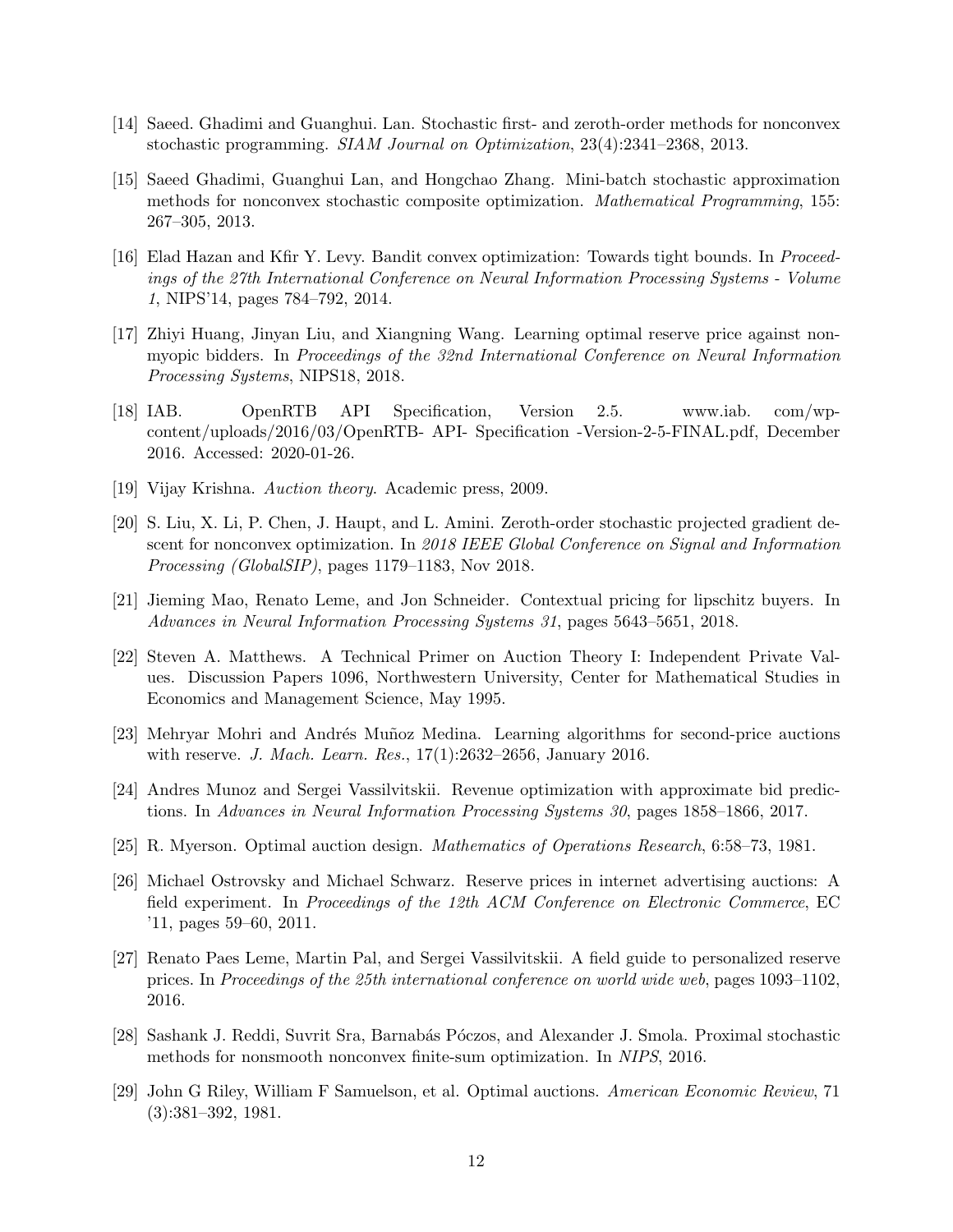<span id="page-12-0"></span>[30] Mark Weiss. Digiday research: Header bidding and first-price auctions boost publisher revenues. https://digiday.com/ media/digiday-research-header-bidding-and-first-price-auctionsboost-publisher-revenues, January 2019. Accessed: 2020-01-29.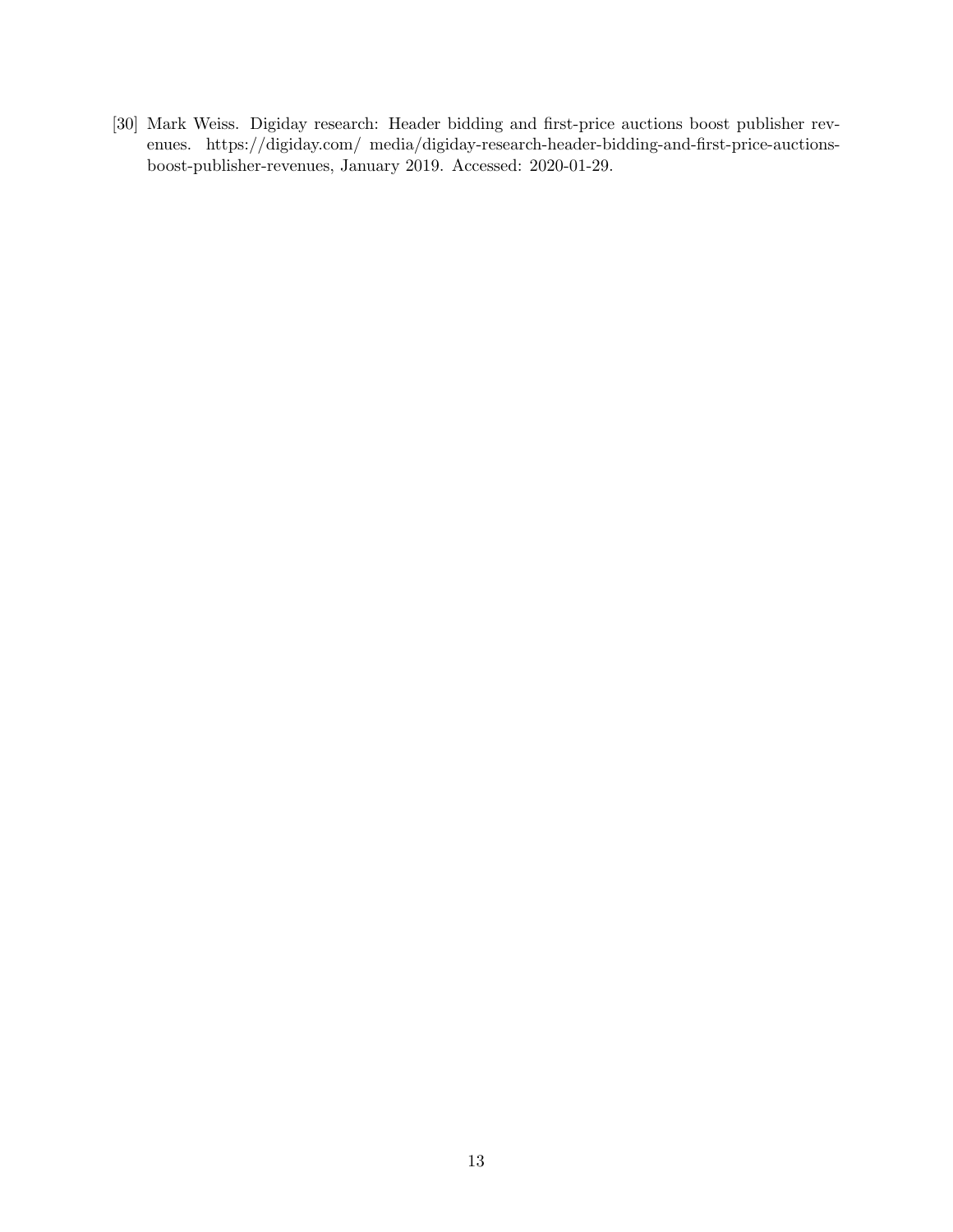## Reserve Price Optimization for First Price Auctions

### Appendix

### <span id="page-13-0"></span>A From multiple bidders to a single bidder

Our auction can contain multiple bidders, each with their own value distribution  $F_i$  and bid function  $b_i(r, v_i)$ . But when setting reserve prices, we only care about the maximum bid; more specifically, the distribution of maximum bid at each reserve. Thus it is useful to abstract away the set of bidders in the auction as a single "mega-bidder" whose value is the maximum of all the bidders' values and who always bids the maximum of all the bids.

**Theorem A.1.** Let F be the distribution of  $\max(v_1, v_2, \ldots, v_m)$  (where each  $v_i$  is independently drawn from  $F_i$ ) and let  $\mathcal{B}(r)$  be the distribution of  $\max(b_1(r, v_1), b_2(r, v_2), \ldots, b_m(r, v_m))$ . Then there exists a bid function  $b(r, v)$  such that the distribution of  $b(r, v)$  when  $v \sim \mathcal{F}$  is equal to the distribution  $\mathcal{B}(r)$ .

*Proof.* If  $B_r(b)$  is the CDF of  $\mathcal{B}(r)$  and  $F(v)$  is the cdf of  $\mathcal{F}$ , let  $b(r, v) = B_r^{-1}(F(v))$ . This guarantees that if  $v \sim \mathcal{F}$ , then  $b(r, v) \sim \mathcal{B}(r)$ .  $\Box$ 

Note that this reduction also preserves the properties of Definition [2.1.](#page-3-1) For example, if  $b_i(r, v_i) \leq$  $v_i$  for every bidder i, then the induced  $b(r, v)$  also satisfies  $b(r, v) \leq v$ .

### <span id="page-13-2"></span>B Demand Function Estimation

As in Section [3,](#page-3-0) it is possible to form a naive unbiased estimate of the demand component via the estimator  $\hat{D}(r) = \frac{1}{n} \sum_{i=1}^{n} \mathbb{I}(X_i \geq r)$ . The variance of the resulting unbiased estimator  $\hat{G}_D$  is then bounded by (see Theorem [C.5\)](#page-17-0),  $Var(\hat{G}_D) \leq \frac{(r^+)^2}{2\delta^2 n}$  $rac{r}{2\delta^2 n}$ .

Note that for small  $r$ , the variance guarantee here is significantly better than the variance guarantee in Theorem [3.2.](#page-5-3) Thus, in instances where the optimal reserve is small (and hence we mostly test small  $r^+$ ), combining this naive estimator with better estimators for  $\hat{G}_E$  (like the ones we explore in the next section) can already lead to better convergence rates overall.

To obtain even better estimators, we can leverage the following two facts about the demand function. First, the demand function only depends on the value distribution  $\mathcal F$  of the bidders, and not their specific bidding behavior. Since we expect value to be relatively stable in comparison to bidding behavior, this means that we can reasonably use data from previous rounds to learn the demand function and inform calculation of  $\hat{G}_D$  (whereas the naive gradient update only uses data from the current round). Second, we expect the demand function  $D(r)$  to be simpler and more nicely structured than the full revenue function  $\mu(r)$ —for example,  $D(r)$  is weakly decreasing in r—and therefore more amenable to parametric modeling.

### C Omitted Proofs

#### <span id="page-13-1"></span>C.1 Formal convergence rate

To show a convergence result for a non-convex problem with constraints, a measure called gradient mapping is widely used in the literature e.g. [\[15,](#page-11-14) [28,](#page-11-15) [20\]](#page-11-13). We define the gradient mapping used in this paper as follows,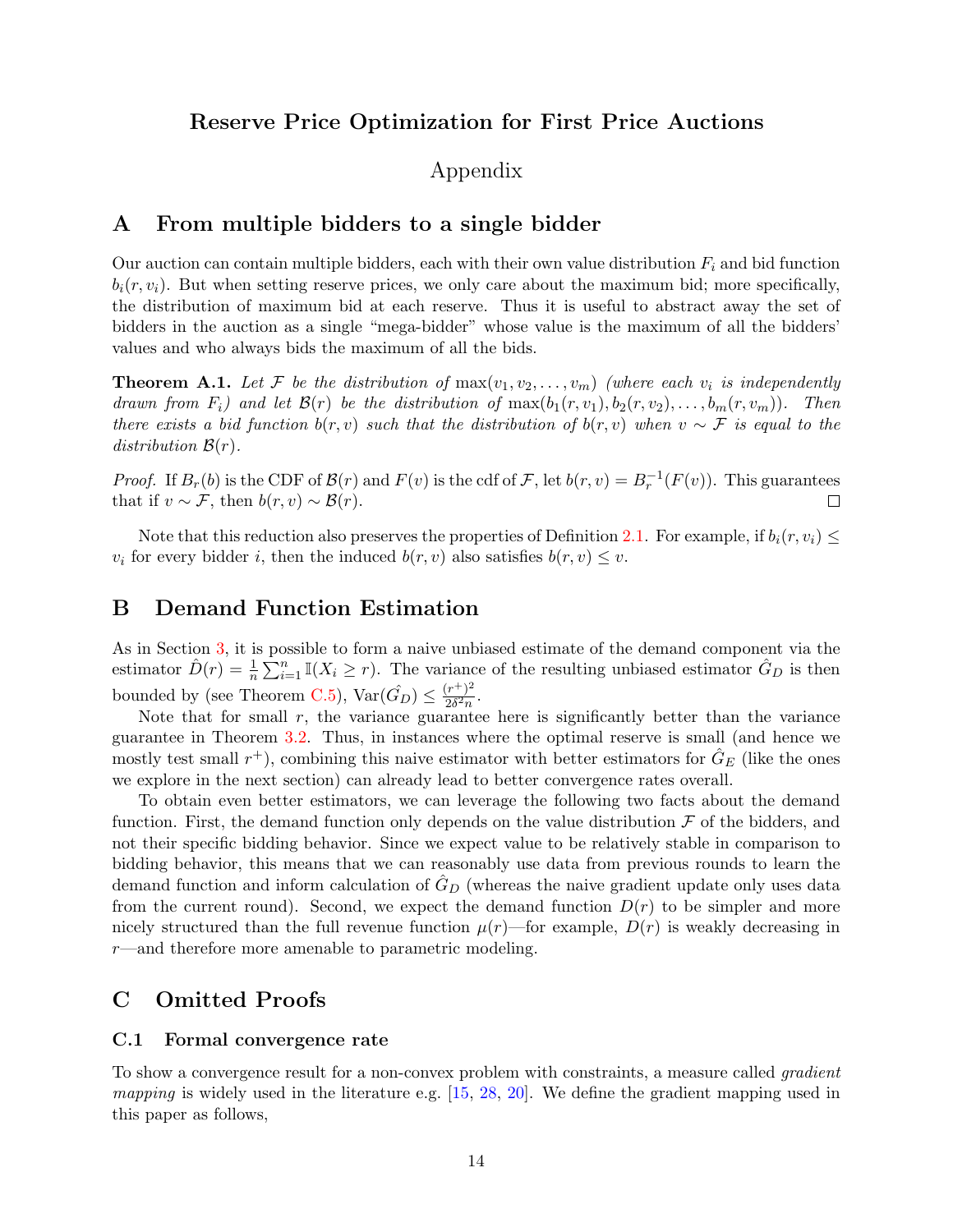<span id="page-14-1"></span>**Definition C.1** (Gradient Mapping). Let  $f(x)$  be a differentiable function defined on [0,1],  $C \in$  $(0, 1)$  is a convex space, and  $\Pi_c$  is the projection operator defined as

$$
\Pi_{\mathcal{C}}(x) = \underset{z \in \mathcal{C}}{\arg \min} |z - x|, \forall x \in \mathbb{R}.
$$
\n<sup>(7)</sup>

The gradient mapping  $\mathcal{P}_{\mathcal{C}}$  is then defined as

$$
\mathcal{P}_{\mathcal{C}}(r, \hat{g}, \alpha) := \frac{1}{\alpha} (\Pi_{\mathcal{C}}(r + \alpha \hat{g}) - r)
$$

where  $\hat{g}$  is a gradient estimate of  $\mu(r)$  (can be biased),  $r \in \mathcal{C}$  is the reserve and  $\alpha$  is the learning rate.

The gradient mapping  $\mathcal{P}_{\mathcal{C}}$  can be interpreted as the *projected gradient*, which offers a feasible update from the previous reserve  $r$ . Indeed, if the projection operator is the identity function, the gradient mapping just returns the gradient.

<span id="page-14-0"></span>**Theorem C.2.** Suppose  $\mu(r)$  is L-smooth. Let  $\hat{G}_t = \frac{1}{n}$  $\frac{1}{n_t}\sum_{i=1}^{n_t} \hat{G}_{i,t}$  be the gradient estimator at time t, where  $\forall i \in [n_t], |\hat{G}_{i,t}| \leq C$  almost surely. Fix  $\alpha_t = \Theta(\frac{1}{\sqrt{\epsilon}})$  $(\frac{1}{T}), \beta_t = \delta/2r_t$  and  $n_t = N/T$ . Assume for all t that  $\text{Bias}(\hat{G}_t) \leq B$  and  $\text{Var}(\hat{G}_t) \leq V$ . Then with probability at least  $1 - \delta$  $1 - \delta$ , Algorithm 1 satisfies that

$$
\min_{t \in [T]} |\mathcal{P}_{\mathcal{C}}(r_t, \mu'(r_t), \alpha_t)|^2 \n\leq \mathcal{O}\left(\sqrt{\frac{1}{T}} + \left(\delta + B + \frac{CT\ln(2T/\delta)}{N} + \sqrt{V\ln(2T/\delta)}\right)^2\right).
$$

where  $P_{\mathcal{C}}$  is the gradient mapping.

To prove Theorem [C.2,](#page-14-0) we first show some useful inequalities summarized in Lemma [C.3](#page-14-2) and Lemma [C.4.](#page-15-0)

<span id="page-14-2"></span>**Lemma C.3** (Bernstein Inequality). Let  $G = \frac{1}{n}$  $\frac{1}{n} \sum_{i=1}^{n} G_i$  be the random variable of estimation of revenue's gradient ( $G_i$  can be correlated), where  $|G_i| \leq C$  almost surely, and  $V = \text{Var}[G]$ . Then, we have

$$
\left|\frac{1}{n}\sum_{i=1}^{n}G_i - \mathbb{E}\left[\frac{1}{n}\sum_{i=1}^{n}G_i\right]\right| \le \frac{2C\ln(2T/\delta)}{3n} + \sqrt{2V\ln(2T/\delta)}
$$

holds with probability at least  $1-\frac{\delta}{7}$  $\frac{\delta}{T}$  .

Proof. By Bernstein's inequality, we have

$$
\mathbb{P}\left(\left|\frac{1}{n}\sum_{i=1}^{n}G_i - \frac{1}{n}\sum_{i=1}^{n}\mathbb{E}[G_i]\right| \leq z\right) \geq 1 - 2\exp\left(\frac{-z^2n}{2(V + Cz/3n)}\right)
$$

Let  $2 \exp \left( \frac{-z^2}{2(V+Cz)} \right)$  $\frac{-z^2}{2(V+Cz/3n)}$ ) =  $\frac{\delta}{T}$  $\frac{\delta}{T}$  and solving for z, we have

$$
z = \frac{\frac{2C\ln(2T/\delta)}{3n} + \sqrt{\left(\frac{2C\ln(2T/\delta)}{3n}\right)^2 + 8V\ln(2T/\delta)}}{2} \le \frac{2C\ln(2T/\delta)}{3n} + \sqrt{2V\ln(2T/\delta)} := z'
$$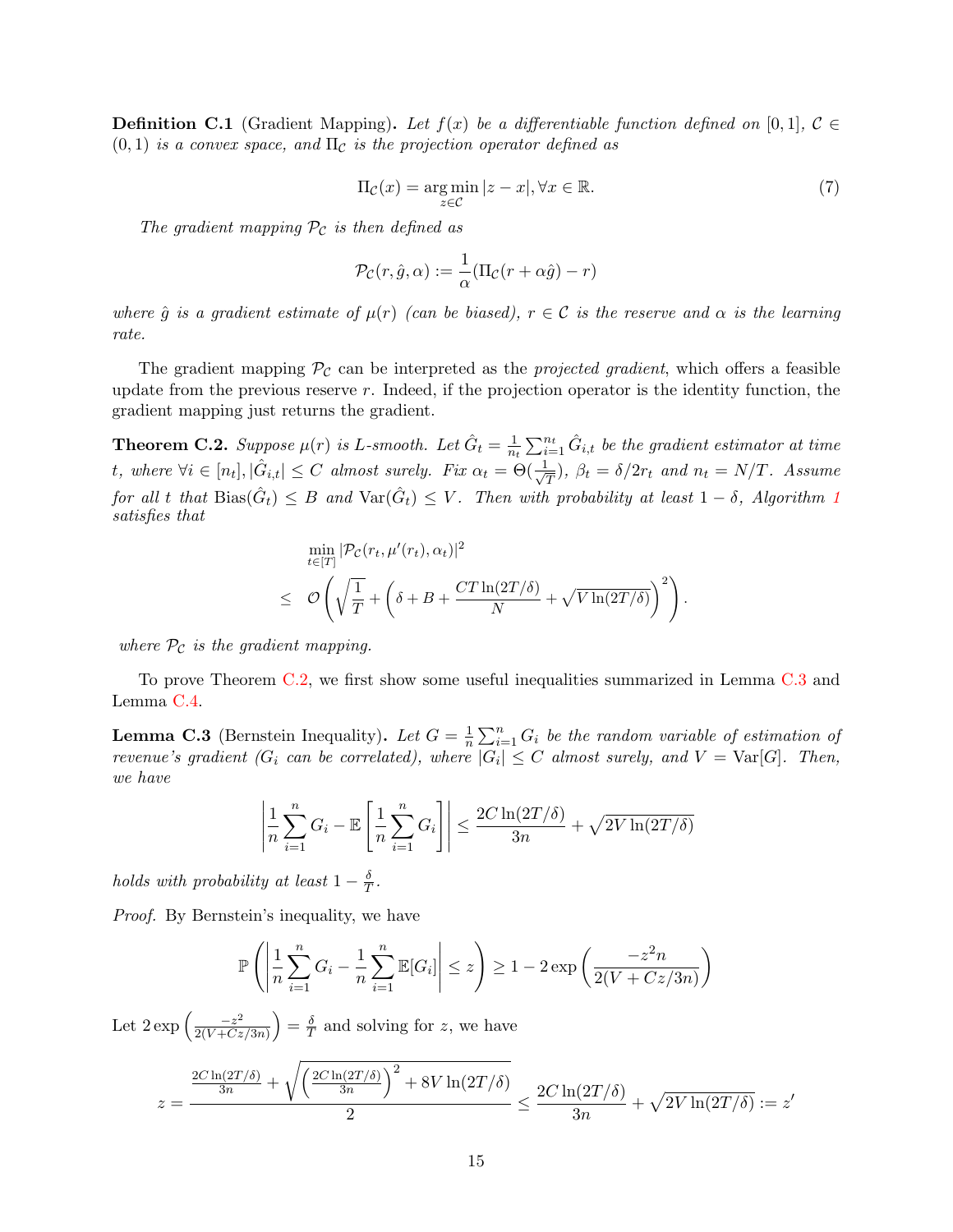where the last inequality is based on the fact  $\sqrt{a+b} \leq \sqrt{a}$ . √ b. Therefore, we have

$$
\mathbb{P}\left(\left|\frac{1}{n}\sum_{i=1}^n G_i - \frac{1}{n}\sum_{i=1}^n \mathbb{E}[G_i]\right| \le z'\right) \ge \mathbb{P}\left(\left|\frac{1}{n}\sum_{i=1}^n G_i - \frac{1}{n_t}\sum_{i=1}^n \mathbb{E}[G_i]\right| \le z\right) \ge 1 - \frac{\delta}{T}.
$$

<span id="page-15-0"></span>**Lemma C.4.** For any  $t \in [T]$ , we have

$$
\hat{G}_t \cdot \mathcal{P}_\mathcal{C}(r_t, \hat{G}_t, \alpha_t) \geq |\mathcal{P}_\mathcal{C}(r_t, \hat{G}_t, \alpha_t)|^2
$$
  

$$
|\mathcal{P}_\mathcal{C}(r_t, \mu'(r_t), \alpha_t) - \mathcal{P}_\mathcal{C}(r_t, \hat{G}_t, \alpha_t)| \leq |\mu'(r_t) - \hat{G}_t|
$$

*Proof.* Since C is a convex space, then for any  $x \in C$ ,  $z \in \mathbb{R}$ , we have  $(x - \Pi_C(z)) \cdot (z - \Pi_C(z)) \leq 0$ . Let  $z = r_t + \alpha_t \hat{G}_t$  and  $x = r_t$ , we have

$$
(r_t - \Pi_{\mathcal{C}}(r_t + \alpha_t \hat{G}_t)) \cdot (r_t + \alpha_t \hat{G}_t - \Pi_{\mathcal{C}}(r_t + \alpha_t \hat{G}_t)) \leq 0,
$$

which implies

$$
\alpha_t \hat{G}_t (\Pi_{\mathcal{C}}(r_t + \alpha_t \hat{G}_t) - r_t) \ge |r_t - \Pi_{\mathcal{C}}(r_t + \alpha_t \hat{G}_t)|^2,
$$

Thus, we have  $\hat{G}_t \cdot \mathcal{P}_{\mathcal{C}}(r_t, \hat{G}_t, \alpha_t) \geq |\mathcal{P}_{\mathcal{C}}(r_t, \hat{G}_t, \alpha_t)|^2$ . Again, since C is a convex space,  $\forall x, z \in$  $\mathbb{R}, |\Pi_{\mathcal{C}}(x) - \Pi_{\mathcal{C}}(z)| \leq |x - Z|$ . Then we can prove the second inequality,

$$
|\mathcal{P}_{\mathcal{C}}(r_t,\mu'(r_t),\alpha_t) - \mathcal{P}_{\mathcal{C}}(r_t,\hat{G}_t,\alpha_t)| \leq \frac{1}{\alpha_t} |\Pi_{\mathcal{C}}(r_t + \alpha_t \mu'(r_t)) - \Pi_{\mathcal{C}}(r_t + \alpha_t \hat{G}_t| \leq |\mu'(r_t) - \hat{G}_t|
$$

*Proof of Theorem [C.2.](#page-14-0)* Denote  $r_t^+ = (1 + \beta_t)r_t$  and  $r_t^- = (1 - \beta_t)r_t$ . First we bound the bias of  $\hat{G}_t$ compared with  $\mu'(r_t)$ .  $|\mu'(r_t) - \dot{G}_t|$  can be decomposed as follows,

$$
\left|\mu'(r_t) - \hat{G}_t\right| \le \left|\mu'(r_t) - \frac{\mu(r_t^+) - \mu(r_t^-)}{r_t^+ - r_t^-}\right| + \left|\mathbb{E}[\hat{G}_t] - \frac{\mu(r_t^+) - \mu(r_t^-)}{r_t^+ - r_t^-}\right| + \left|\mathbb{E}[\hat{G}_t] - \hat{G}_t\right| \tag{8}
$$

Then we bound the three terms above separately. For the first term, we have

$$
\mu'(r_t) - \frac{\mu(r_t^+) - \mu(r_t^-)}{r_t^+ - r_t^-} = \frac{\mu'(r_t)\beta_t r_t - \mu(r_t^+) + \mu'(r_t)\beta_t r_t + \mu(r_t^-)}{r_t^+ - r_t^-}
$$

By the smoothness of  $\mu(r)$ ,

$$
\left|\mu(r_t^+) - \mu(r_t) - \mu'(r_t) \cdot \beta_t r_t\right| \le \frac{L}{2} \cdot \beta_t^2 r_t^2
$$
  

$$
\left|\mu(r_t^-) - \mu(r_t) + \mu'(r_t) \cdot \beta_t r_t\right| \le \frac{L}{2} \cdot \beta_t^2 r_t^2,
$$

Thus, we get

$$
\left| \mu'(r_t) - \frac{\mu(r_t^+) - \mu(r_t^-)}{r_t^+ - r_t^-} \right| \le \frac{1}{2\beta_t r_t} \cdot L\beta_t^2 r_t^2 = \frac{L\beta_t r_t}{2}
$$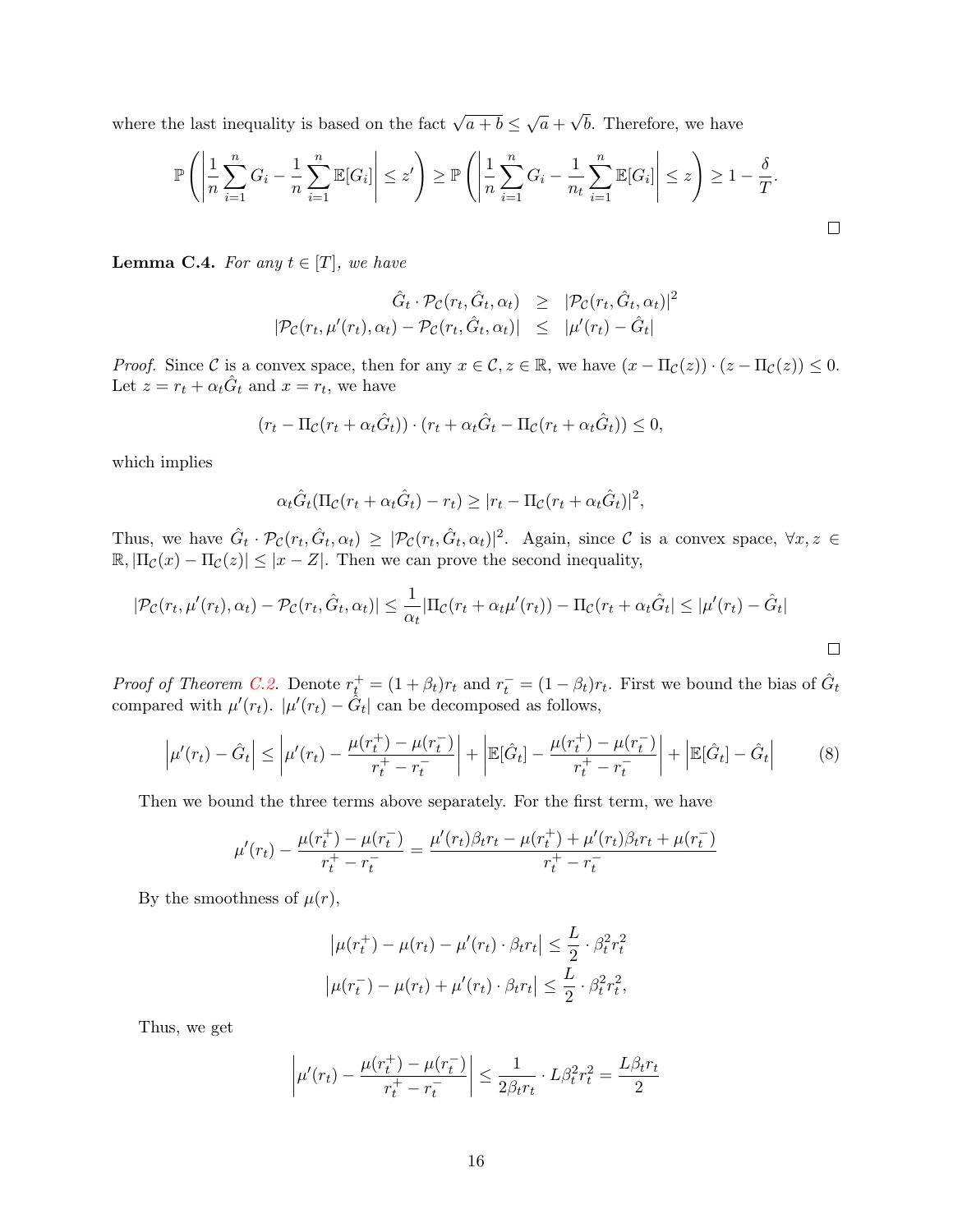By assumption, the second term is bounded by B. Combining Lemma [C.3](#page-14-2) in Appendix, for any fixed  $t \in [T]$ ,

<span id="page-16-2"></span>
$$
\left|\mu'(r_t) - \hat{G}_t\right| \le \frac{L\beta_t r_t}{2} + B + \frac{2C\ln(2T/\delta)}{3n_t} + \sqrt{V\ln(2T/\delta)} = B_{\delta,t},\tag{9}
$$

holds with probability at least  $1 - \frac{\delta}{l}$  $\frac{\delta}{T}$ .

The L-smoothness of revenue function  $\mu(r)$  implies the following inequalities, for any  $t =$  $1, \cdots, T$ ,

$$
\mu(r_{t+1})
$$
\n
$$
\geq \mu(r_t) + \mu'(r_t) \cdot (r_{t+1} - r_t) - \frac{L}{2} (r_{t+1} - r_t)^2
$$
\n
$$
\geq \mu(r_t) + \alpha_t \mu'(r_t) \cdot \mathcal{P}_C(r_t, \hat{G}_t, \alpha_t) - \frac{L\alpha_t^2}{2} |\hat{G}_t|^2
$$
\n
$$
= \mu(r_t) + \alpha_t \hat{G}_t \cdot \mathcal{P}_C(r_t, \hat{G}_t, \alpha_t) + \alpha_t (\mu'(r_t) - \hat{G}_t) \cdot \mathcal{P}_C(r_t, \hat{G}_t, \alpha_t) - \frac{L\alpha_t^2}{2} |\hat{G}_t|^2
$$
\n
$$
\geq \mu(r_t) + \alpha_t |\mathcal{P}_C(r_t, \hat{G}_t, \alpha_t)|^2 + \alpha_t (\mu'(r_t) - \hat{G}_t) \cdot \mathcal{P}_C(r_t, \hat{G}_t, \alpha_t) - \frac{L\alpha_t^2}{2} |\hat{G}_t|^2
$$

The first inequality is because  $|r_{t+1} - r_t| \leq \alpha_t \hat{G}_t$  and the last inequality is based on first inequality in Lemma [C.4.](#page-15-0) Rearranging the above inequalities, we have,

$$
\alpha_t |\mathcal{P}_{\mathcal{C}}(r_t, \hat{G}_t, \alpha_t)|^2 \leq \mu(r_{t+1}) - \mu(r_t) + \alpha_t (\hat{G}_t - \mu'(r_t)) \cdot \mathcal{P}_{\mathcal{C}}(r_t, \hat{G}_t, \alpha_t) + \frac{L\alpha_t^2}{2} |\hat{G}_t|^2
$$
  

$$
\leq \mu(r_{t+1}) - \mu(r_t) + \frac{\alpha_t |\hat{G}_t - \mu'(r_t)|^2}{2} + \frac{\alpha_t |\mathcal{P}_{\mathcal{C}}(r_t, \hat{G}_t, \alpha_t)|^2}{2} + \frac{L\alpha_t^2}{2} |\hat{G}_t|^2
$$
(10)

The last inequality is based on Cauchy-Schwartz inequality and the second statement in Lemma [C.4.](#page-15-0) Rearranging Equation [\(10\)](#page-16-0), we have

<span id="page-16-1"></span><span id="page-16-0"></span>
$$
\alpha_t |\mathcal{P}_{\mathcal{C}}(r_t, \hat{G}_t, \alpha_t)|^2 \le 2(\mu(r_{t+1}) - \mu(r_t)) + \alpha_t |\hat{G}_t - \mu'(r_t)|^2 + L\alpha_t^2 |\hat{G}_t|^2 \tag{11}
$$

Using Cauchy-Schwartz inequality and Lemma [C.4,](#page-15-0) we can bound  $|\mathcal{P}_{\mathcal{C}}(r_t, \mu'(r_t), \alpha_t)|$  in the following way,

$$
|\mathcal{P}_{\mathcal{C}}(r_t, \mu'(r_t), \alpha_t)|^2 \leq 2|\mathcal{P}_{\mathcal{C}}(r_t, \hat{G}_t, \alpha_t)|^2 + 2|\mathcal{P}_{\mathcal{C}}(r_t, \mu'(r_t), \alpha_t) - \mathcal{P}_{\mathcal{C}}(r_t, \hat{G}_t, \alpha_t)|^2 \leq 2|\mathcal{P}_{\mathcal{C}}(r_t, \hat{G}_t, \alpha_t)|^2 + 2|\mu'(r_t) - \hat{G}_t|^2
$$

Then we can write down the following bound,

$$
\alpha_t |\mathcal{P}_{\mathcal{C}}(r_t, \mu'(r_t), \alpha_t)|^2 \leq 2\alpha_t |\mathcal{P}_{\mathcal{C}}(r_t, \hat{G}_t, \alpha_t)|^2 + 2\alpha_t |\mu'(r_t) - \hat{G}_t|^2
$$
  
\n
$$
\leq 4(\mu(r_{t+1}) - \mu(r_t)) + 4\alpha_t |\hat{G}_t - \mu'(r_t)|^2 + 2L\alpha_t^2 |\hat{G}_t|^2
$$
  
\n
$$
\leq 4(\mu(r_{t+1}) - \mu(r_t)) + 4\alpha_t |\hat{G}_t - \mu'(r_t)|^2 + 4L\alpha_t^2 (|\hat{G}_t - \mu'(r_t)|^2 + |\mu'(r_t)|^2)
$$
\n(12)

Let  $r^* \in \mathcal{C}$  be the point with the minimum absolute gradient, i.e.,  $r^* = \arg \min_{r \in \mathcal{C}} |\mu'(r)|$ . Notice  $|\mu'(r_t)|^2 \leq 2|\mu'(r^*)|^2 + 2|\mu'(r^*) - \mu'(r_t)| \leq 2L + 2|\mu'(r^*)|^2 := L^*$ . Summing up the inequality [\(12\)](#page-16-1) from  $t = 1$  to T, based on inequality [\(9\)](#page-16-2) with probability at least  $1 - \delta$ , we have

$$
\sum_{t=1}^{T} \alpha_t |\mathcal{P}_{\mathcal{C}}(r_t, \mu'(r_t), \alpha_t)|^2 \le 4(\mu(r_{T+1}) - \mu(r_1)) + 4\sum_{t=1}^{T} \alpha_t |B_{\delta, t}|^2 + 4L\sum_{t=1}^{T} \alpha_t^2 (|B_{\delta, t}|^2 + L^*)
$$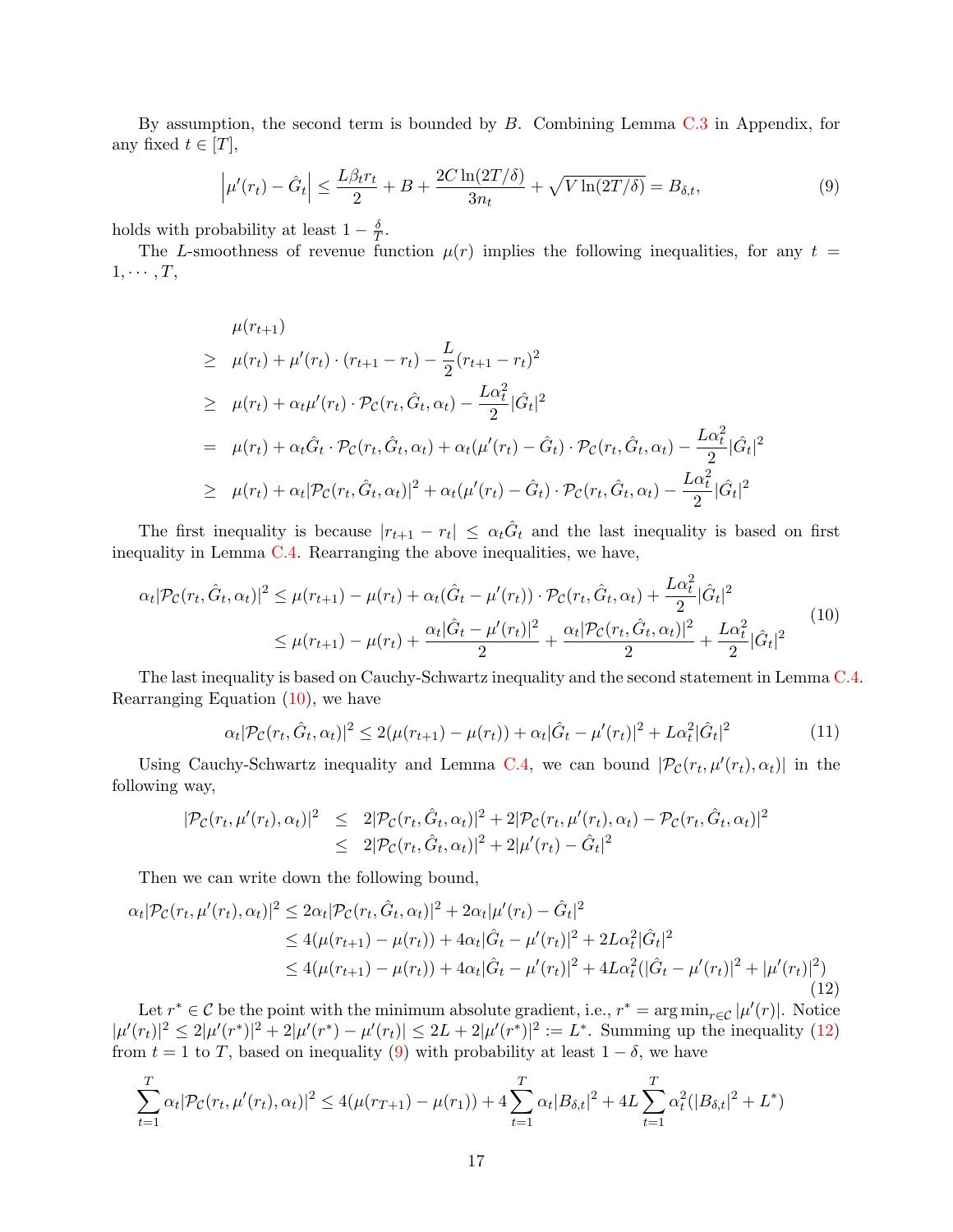Setting  $\alpha_t = \Theta\left(\frac{1}{\sqrt{2}}\right)$ T ),  $\beta_t = \delta/2r_t$  and  $n_t = N/T$ , By Cauchy-Schwartz inequality and the fact that  $\sum_{t=1}^{T} \alpha_t = \Theta(\sqrt{T})$  and  $\sum_{t=1}^{T} \alpha_t^2 = \Theta(1)$ . Therefore, we get

$$
\min_{t=1,\dots,T} |\mathcal{P}_{\mathcal{C}}(r_t,\mu'(r_t),\alpha_t)|^2 \leq \frac{1}{\sum_{t=1}^T \alpha_t} \sum_{t=1}^T \alpha_t |\mathcal{P}_{\mathcal{C}}(r_t,\mu'(r_t),\alpha_t)|^2
$$
\n
$$
\leq \mathcal{O}\left(\sqrt{\frac{1}{T}} + \left(\delta + B + \frac{CT\ln(2T/\delta)}{N} + \sqrt{V\ln(2T/\delta)}\right)^2\right)
$$

#### C.2 Proof of Theorem [3.2](#page-5-3)

*Proof.* Since  $X_i^+$  and  $X_i^-$  are independent random samples from  $\mathcal{B}_{r^+}$  and  $\mathcal{B}_{r^-}$  respectively,  $\mathbb{E}[\hat{G}]$  =  $\frac{\mu(r^+) - \mu(r^-)}{r^+ - r^-}$ . For the variance, since  $X_i^+$  is bounded by [0, 1], then the variance of each  $X_i^+$  and  $X_i^-$  is at most 1/4, which implies,

$$
\text{Var}(\hat{G}) \le \frac{2}{4\delta^2 n} = \frac{1}{2\delta^2 n}
$$

### C.3 Variance bounds for  $\hat{G}_D$

In this subsection we bound the variance of the unbiased demand estimator

$$
\hat{G}_D = \frac{r^+ \sum_{i=1}^n \mathbb{I}(X_i^+ \ge r^+) - r^+ \sum_{i=1}^n \mathbb{I}(X_i^+ \ge r^+)}{n(r^+ - r^-)}.
$$

Since  $\mathbb{E}\left[\frac{1}{n}\right]$  $\frac{1}{n}\sum_{i=1}^n \mathbb{I}(X_i^+ \geq r^+)$  =  $D(r^+)$  and  $\mathbb{E} \left[ \frac{1}{n} \right]$  $\frac{1}{n}\sum_{i=1}^{n} \mathbb{I}(X_i^{-} \geq r^{-})$ ] =  $D(r^{-})$ , it follows immediately that

$$
\mathbb{E}[\hat{G}_D] = \frac{r^+ D(r^+) - r^- D(r^-)}{r^+ - r^-}
$$

and therefore that  $Bias(\hat{G}_D) = 0$ . In the following theorem, we bound  $Var(\hat{G}_D)$ .

<span id="page-17-0"></span>**Theorem C.5.** Let  $\delta = r^+ - r^-$ . We have that

$$
\operatorname{Var}(\hat{G}_D) \le \frac{(r^+)^2}{2n\delta^2}.
$$

*Proof.* Since the  $X_i^+$  and  $X_i^-$  are independent random variables, their variances are additive so

$$
\begin{array}{rcl} \text{Var}(\hat{G}_D) &=& \frac{1}{n^2 \delta^2} \left( n(r^+)^2 \text{Var}(\mathbb{I}(X_i^+ \ge r^+)) + n(r^-)^2 \text{Var}(\mathbb{I}(X_i^- \ge r^-)) \right) \\ &\le \ \frac{(r^+)^2}{2n \delta^2}, \end{array}
$$

where in the last line we have used the fact that the variance of a Bernoulli random variable is bounded above by 1/4.  $\Box$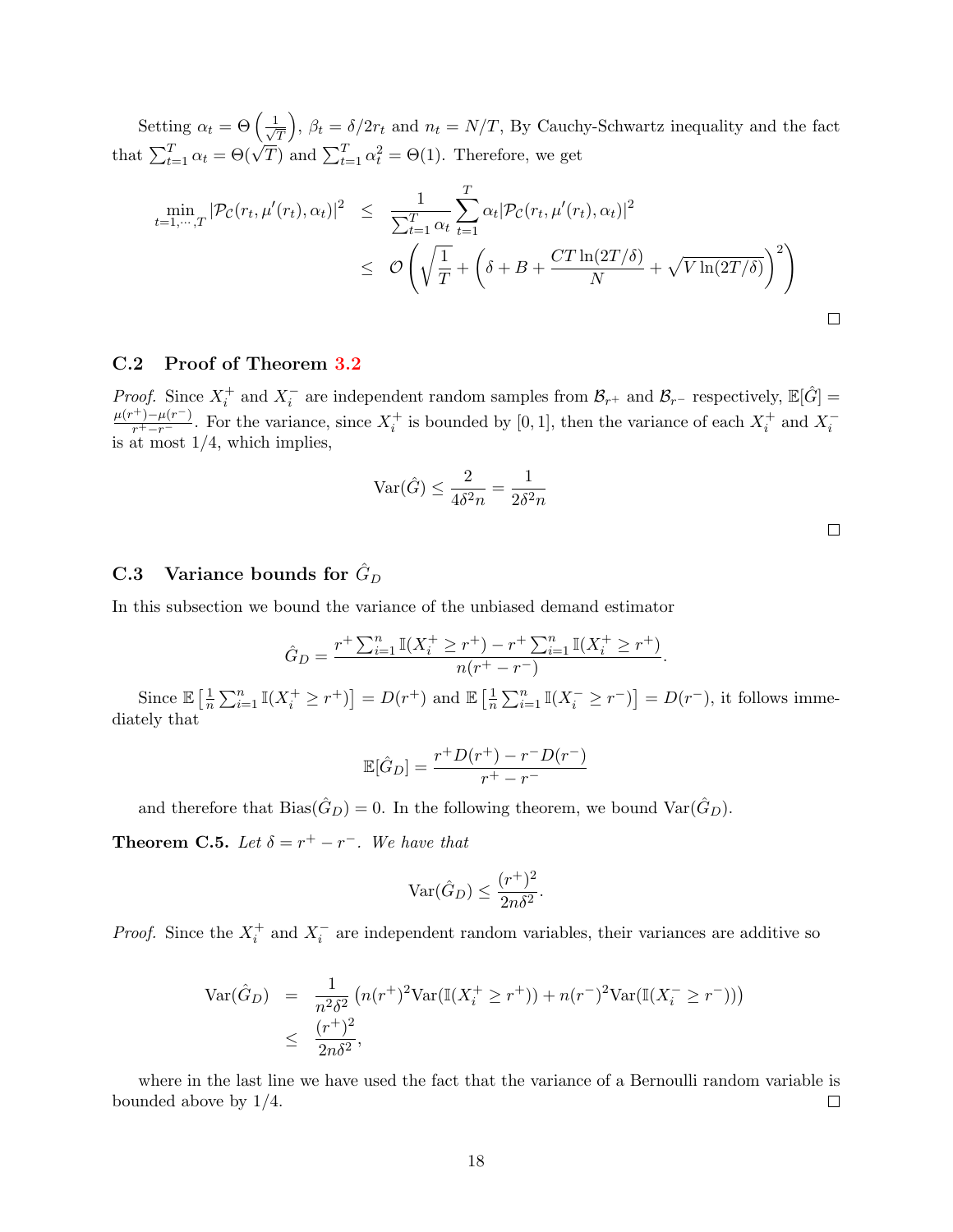### C.4 Proof of Theorem [4.1](#page-5-4)

Proof. Note that

$$
\mu(r) = \mathbb{E}_{v \sim \mathcal{F}}[b(r, v)]
$$
  
\n
$$
= \mathbb{E}_{v \sim \mathcal{F}}[\max(b(r, v), r) - r\mathbb{I}\{b(r, v) = 0\}]
$$
  
\n
$$
= \mathbb{E}_{v \sim \mathcal{F}}[\max(b(r, v), r)] - r\mathbb{E}_{v \sim \mathcal{F}}[\mathbb{I}\{b(r, v) = 0\}]
$$
  
\n
$$
= \mathbb{E}_{v \sim \mathcal{F}}[\max(b(r, v), r)] - r \Pr_{v \sim \mathcal{F}}[v < r]
$$
  
\n
$$
= \mathbb{E}_{v \sim \mathcal{F}}[\max(b(r, v), r)] - r(1 - \Pr_{v \sim \mathcal{F}}[v \ge r])
$$
  
\n
$$
= \mathbb{E}_{v \sim \mathcal{F}}[\max(b(r, v), r) - r] + r \Pr_{v \sim \mathcal{F}}[v \ge r])
$$

 $\Box$ 

### <span id="page-18-1"></span>C.5 Proof of Theorem [4.2](#page-7-3)

In the following proof we slightly abuse notation, by denoting  $\mathcal{B}_r$  to be the CDF of the bid distribution w.r.t reserve price r. We also formally state the definition of  $\varepsilon$ -bounded response model here.

<span id="page-18-0"></span>**Definition C.6** (*ε*-bounded response model). A *ε*-bounded response bidding function takes the form,

$$
b(r,v) = \begin{cases} b(0,v) & \text{if } b(0,v) \ge r \\ r+z & \text{if } b(0,v) \le r \le v \\ 0 & \text{if } v < r \end{cases}
$$

where  $z \in [0, \varepsilon]$ , and z can be a random variable.

*Proof.* To bound the variance, note that each  $Y_i^-$  is constrained to the interval  $[0, r^+ - r^-]$ . Since this interval has length at most  $\delta$ , the variance of each  $Y_i^-$  is at most  $(\delta^2/4)$ , then

$$
\text{Var}(\hat{G}_E) \le \frac{n(\delta^2/4)}{n^2 \delta^2} \le \frac{1}{4n}.
$$

Then we focus on bounding the bias,

$$
\mathbb{E}_{v} \left[ \max(b(r^{+}, v) - r^{+}, 0) - \max(b(r^{-}, v) - r^{-}, 0) \right]
$$
\n
$$
= \int_{0}^{1} \max(b, r^{+}) d\mathcal{B}_{r} + \int_{0}^{1} \max(b, r^{-}) d\mathcal{B}_{r} - (r^{+} - r^{-})
$$
\n
$$
= \int_{0}^{r^{+}+\varepsilon} \max(b, r^{+}) d\mathcal{B}_{r} + \int_{0}^{r^{+}+\varepsilon} \max(b, r^{-}) d\mathcal{B}_{r} - \int_{r^{+}+\varepsilon}^{1} \max(b, r^{+}) d\mathcal{B}_{r} + \int_{r^{+}+\varepsilon}^{1} \max(b, r^{+}) d\mathcal{B}_{r} - (r^{+} - r^{-})
$$
\n
$$
= \int_{0}^{r^{+}} \max(b, r^{+}) d\mathcal{B}_{r} + \int_{0}^{r^{+}} \max(b, r^{-}) d\mathcal{B}_{r} - \int_{r^{+}}^{r^{+}+\varepsilon} \max(b, r^{+}) d\mathcal{B}_{r} - (r^{+} - r^{-})
$$
\n
$$
= r^{+} \mathcal{B}_{r+}(r^{+}) - \int_{0}^{r^{+}} \max(b, r^{-}) d\mathcal{B}_{r} - (r^{+} - r^{-}) + \int_{r^{+}}^{r^{+}+\varepsilon} bd\mathcal{B}_{r} - \int_{r^{+}}^{r^{+}+\varepsilon} bd\mathcal{B}_{r} - (r^{+} - r^{-}) + \int_{r^{+}}^{r^{+}+\varepsilon} bd\mathcal{B}_{r} - (r^{+} - r^{-})
$$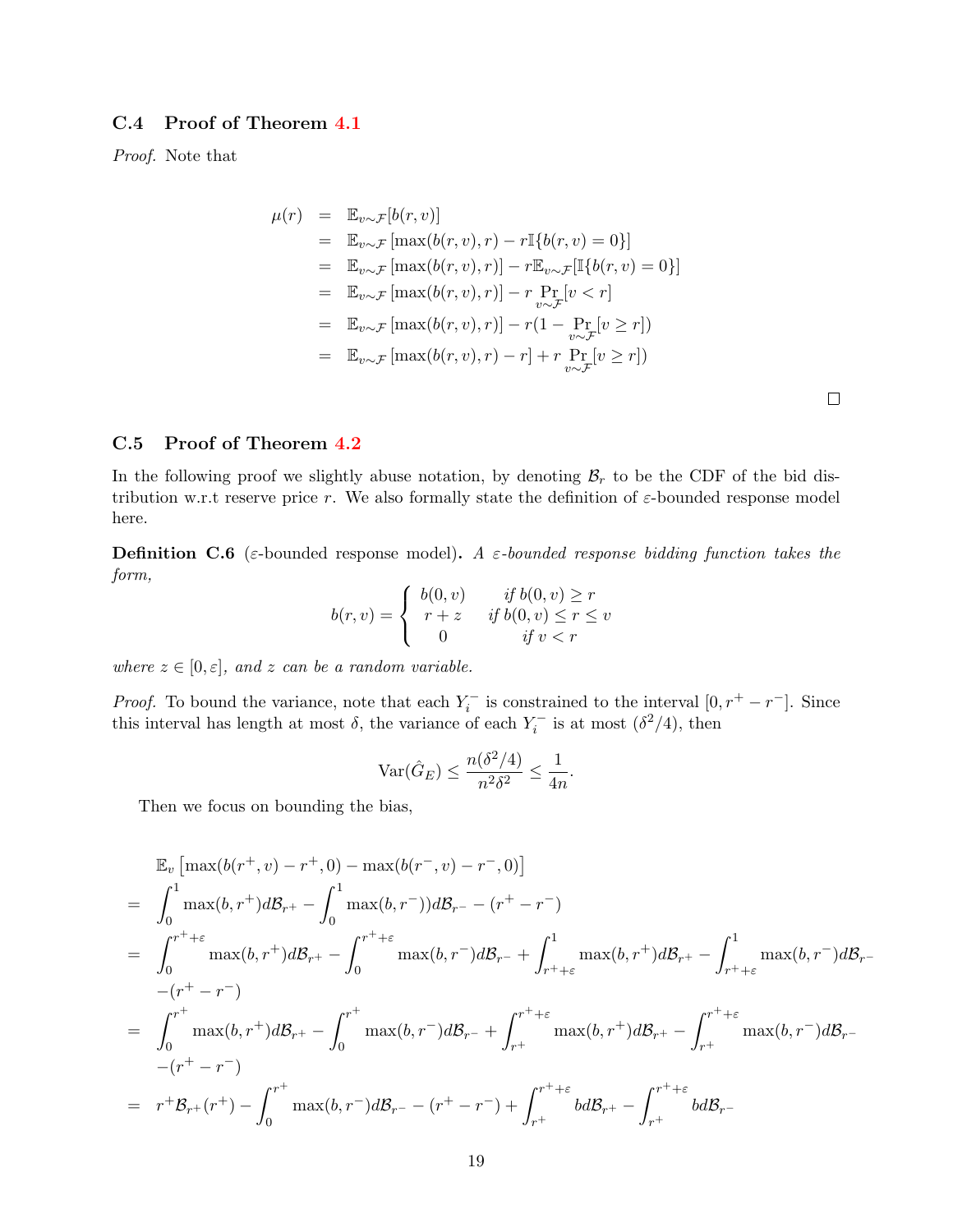Here the third equality holds because the fact that if  $b > r^+ + \varepsilon$ ,  $\mathcal{B}_{r^+}(b) = \mathcal{B}_{r^-}(b)$  by property of the  $\varepsilon$ -bounded response. The fourth equality is based on  $\max(b(r^+, v), r^+) = r^+$  when  $v \leq r^+$ and  $\mathcal{F}(r^+) = \mathcal{B}_{r^+}(r^+)$ . Then we consider  $\mathbb{E}[Y_i^-]$ , where

$$
\mathbb{E}[Y_i^-] = \mathbb{E}[\max(X_i^- - r^-, 0)\mathbb{I}\{X_i^- \le r^+\}] + \mathbb{E}[(r^+ - r^-)\mathbb{I}\{X_i^- > r^+\}]
$$
  
=  $\int_0^{r^+} \max(b, r^-) d\mathcal{B}_{r^-} + r^+(1 - \mathcal{B}_{r^-}(r^+)) - r^-$ 

Before bounding the bias of  $\hat{G}_E$ , we state some useful equations based on integral by part.

<span id="page-19-0"></span>
$$
\int_{r^+}^{r^+ + \varepsilon} b d\mathcal{B}_{r^+} = (r^+ + \varepsilon) \mathcal{B}_{r^+}(r^+ + \varepsilon) - r^+ \mathcal{B}_{r^+}(r^+) - \int_{r^+}^{r^+ + \varepsilon} \mathcal{B}_{r^+}(b) db \tag{13}
$$

$$
\int_{r^+}^{r^+ + \varepsilon} bd\mathcal{B}_{r-} = (r^+ + \varepsilon)\mathcal{B}_{r-}(r^+ + \varepsilon) - r^+\mathcal{B}_{r-}(r^+) - \int_{r^+}^{r^+ + \varepsilon} \mathcal{B}_{r-}(b)db \tag{14}
$$

Based on definition of  $\varepsilon$ -bounded response,  $\mathcal{B}_{r}$ - $(r^+ + \varepsilon) = \mathcal{B}_{r^+}(r^+ + \varepsilon)$ . Then we have

$$
\begin{aligned}\n&= \left| \mathbb{E}[\hat{G}_E] - \frac{E(r^+) - E(r^-)}{r^+ - r^-} \right| \\
&= \left| -\frac{\mathbb{E}[Y_i^-]}{r^+ - r^-} - \frac{E(r^+) - E(r^-)}{r^+ - r^-} \right| \\
&= \frac{1}{r^+ - r^-} \left| r^+ \mathcal{B}_{r^+}(r^+) - r^+ \mathcal{B}_{r^-}(r^+) + \int_{r^+}^{r^+ + \varepsilon} b d\mathcal{B}_{r^+} - \int_{r^+}^{r^+ + \varepsilon} b d\mathcal{B}_{r^-} \right| \\
&= \frac{1}{r^+ - r^-} \left| \int_{r^+}^{r^+ + \varepsilon} \mathcal{B}_{r^+}(b) db - \int_{r^+}^{r^+ + \varepsilon} \mathcal{B}_{r^-}(b) db \right| \\
&\text{(Based on Equations (13) and (14) as well as } \mathcal{B}_{r^-}(r^+ + \varepsilon) = \mathcal{B}_{r^+}(r^+ + \varepsilon)) \\
&\leq \frac{2\varepsilon}{r^+ - r^-}\n\end{aligned}
$$

where the inequality is because  $\forall b \in [r^+, r^+ + \varepsilon], \mathcal{B}_{r^+}(b), \mathcal{B}_{r^-}(b) \leq 1.$ 

 $\Box$ 

#### C.6 Proof of Theorem [4.3](#page-7-4)

We start with the following helpful auxiliary lemmas.

<span id="page-19-1"></span>**Lemma C.7.** Let  $Y_1, Y_2, \ldots, Y_n$  be n iid uniform random variables. Let  $Y^{(k)}$  be the kth largest  $Y_i$ . Then with probability at least  $1 - n^{-2/3}$ ,

$$
\left| Y^{(k)} - \frac{k}{n+1} \right| \le n^{-2/3}.
$$

*Proof.* From the theory of order statistics [\[12\]](#page-10-11), we know that  $Y^{(k)} \sim \text{Beta}(k, n + 1 - k)$ . It is known that  $\mathbb{E}[Y^{(k)}] = \frac{k}{n+1}$  and that  $\text{Var}(Y^k) \leq 1/(8n)$ . The statement immediately follows from Chebyshev's inequality.  $\Box$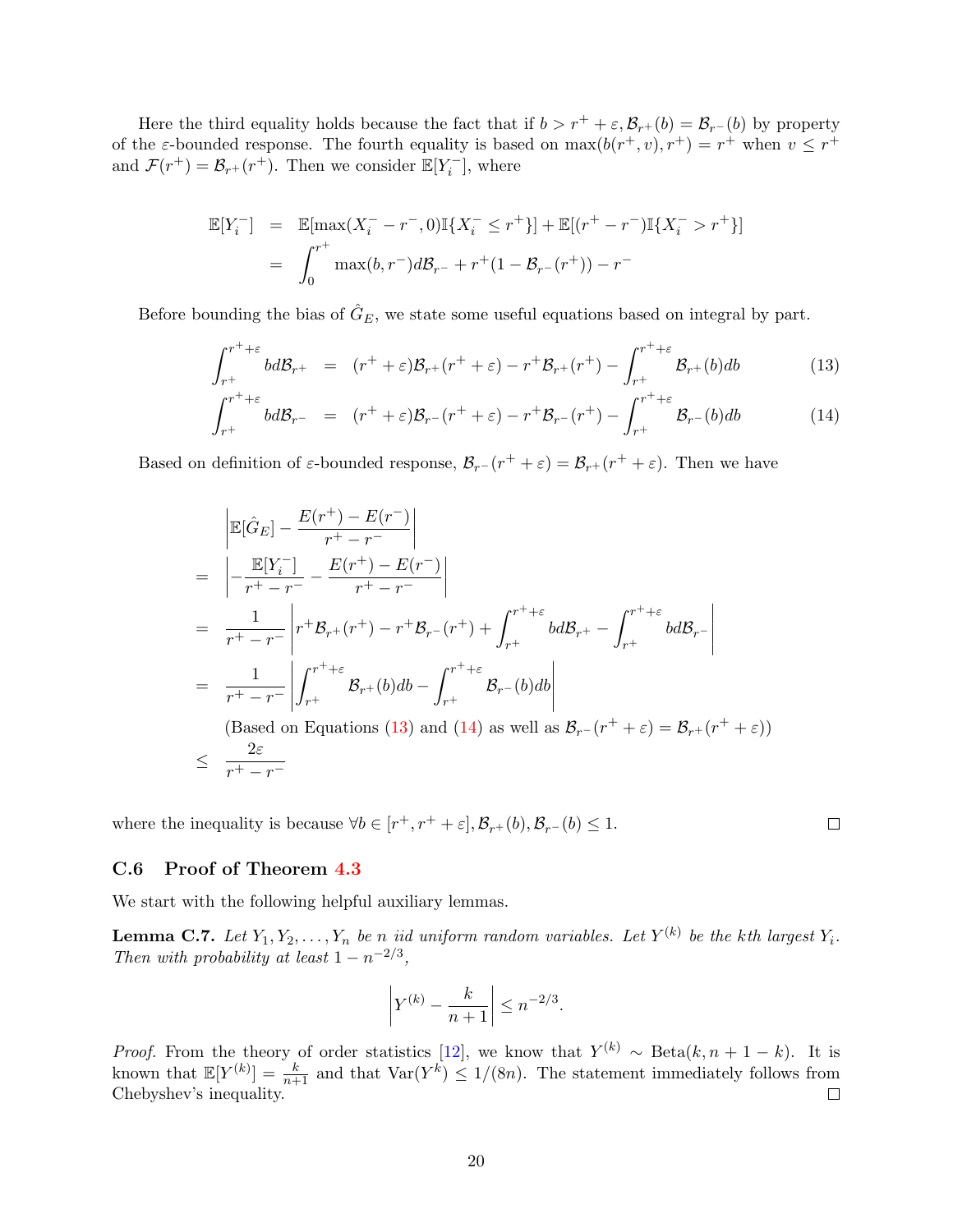<span id="page-20-1"></span>**Lemma C.8.** Let  $f : [0,1] \to [0,1]$  be an increasing function and let  $Y_1, Y_2, \ldots, Y_n$  be n iid uniform random variables. Let  $X_i = f(Y_i)$ , and let  $S_k$  be the r.v. equal to the sum of the k smallest  $X_i$ . Then

$$
\left|\frac{1}{n}\mathbb{E}[S_{qn}] - \int_0^q f(x)dx\right| \le 3n^{-2/3}
$$

*Proof.* Let  $Z_1, Z_2, \ldots, Z_{qn}$  be (a random permutation) of the qn smallest  $Y_i$  (so  $S_k = \sum f(Z_i)$ ). Note that conditioned on  $Z_{qn+1} = r$ , the  $Z_i$  are independently distributed according to  $U([0, r])$ . In particular, we have that

$$
\frac{1}{n}\mathbb{E}[S_{qn}|Z_{qn+1}=r] = \int_0^r f(x)dx.
$$

From Lemma [C.7,](#page-19-1) we know that with probability at least  $1 - n^{-2/3}$ ,  $Z_{qn+1} \in [q - 2n^{-2/3}, q +$  $2n^{-2/3}$ . Since  $f(x) \in [0,1]$ , it follows that  $\int_0^r f(x)dx$  is 1-Lipshitz and therefore (conditioned on  $Z_{qn+1} \in [q-2n^{-2/3}, q+2n^{-2/3}]),$ 

$$
\left| \int_0^q f(x)dx - \int_0^{Z_{qn+1}} f(x)dx \right| \le 2n^{-2/3}.
$$

On the other hand, in the  $(n^{-2/3} \text{ probability})$  case where  $Z_{qn+1} \notin [q - 2n^{-2/3}, q + 2n^{-2/3}],$ 1  $\frac{1}{n} \mathbb{E}[S_{qn}]$  is still bounded in [0, 1]. The theorem statement immediately follows.

<span id="page-20-0"></span>**Lemma C.9.** Let  $X_i$  be an iid collection of n rvs. Let  $X^{(k)}$  be the kth smallest of the  $X_i$  (so  $X^{(1)} \leq X^{(2)} \leq \cdots \leq X^{(n)}$ ). Then, if  $S_k = \sum_{i=1}^k X^{(i)}$ , we have that

$$
\text{Var}(S_k) \le n \mathbb{E}[(X^{(k)})^2].
$$

*Proof.* The Efron-Stein inequalities (see Theorem 2 of  $[8]$ ) state that for any collection of n random variables  $X_i$  and any measurable functions  $f: \mathbb{R}^n \to \mathbb{R}$  and  $f_i: \mathbb{R}^{n-1} \to \mathbb{R}$  we have that

$$
\text{Var}(f(X)) \le \sum_{i=1}^{n} \mathbb{E}[(f(X) - f_i(X_{-i}))^2],
$$

where  $X_{-i}$  is the  $(n-1)$ -tuple of rvs  $(X_1, X_2, \ldots, X_{i-1}, X_{i+1}, \ldots, X_n)$ .

Let  $f(X)$  equal the sum of the k smallest entries in X, and let  $f_i(X')$  equal the sum of the  $k-1$ smallest entries in X'. Note that for this choice of f and  $f_i$ ,  $f(X) = S_k$ , and  $0 \le f(X) - f_i(X_{-i}) \le$  $X^{(k)}$  (since the  $k-1$  smallest entries in  $X_{-i}$  are a subset of the k smallest entries in X). It follows that  $Var(S_k) \leq n \mathbb{E}[(X^{(k)})^2]$ , as desired.  $\Box$ 

We can now proceed to prove Theorem [4.3.](#page-7-4)

*Proof of Theorem [4.3.](#page-7-4)* We begin by bounding the variance of our estimator  $\hat{G}_E$ . Let us begin by focusing on  $\text{Var}(\sum_{i=1}^{qn} Y_i^-)$ . Since these  $Y_i$  are sorted, Lemma [C.9](#page-20-0) implies that  $\text{Var}(\sum_{i=1}^{qn} Y_i^-) \leq$  $n\mathbb{E}[(Y_{qn}^-)^2]$ . Since  $\tilde{t} = \mathcal{F}^{-1}(q + n^{-2/3})$ , by Lemma [C.7,](#page-19-1) with probability at least  $1 - n^{-2/3}$ ,  $Y_{qn}^- \leq \tilde{t}$ , and therefore  $\text{Var}(\sum_{i=1}^{qn} Y_i^{-}) \leq n\tilde{t}^2 + n^{1/3}$ . Similarly,  $\text{Var}(\sum_{i=1}^{qn} Y_i^{+}) \leq n\tilde{t}^2 + n^{1/3}$ . Since the sets of rvs  $Y_i^-$  and  $Y_i^+$  are independent, we have that

$$
\text{Var}(\hat{G}_E) \le \frac{2\tilde{t}^2}{n\delta^2} + O(n^{-5/3}\delta^{-2}).
$$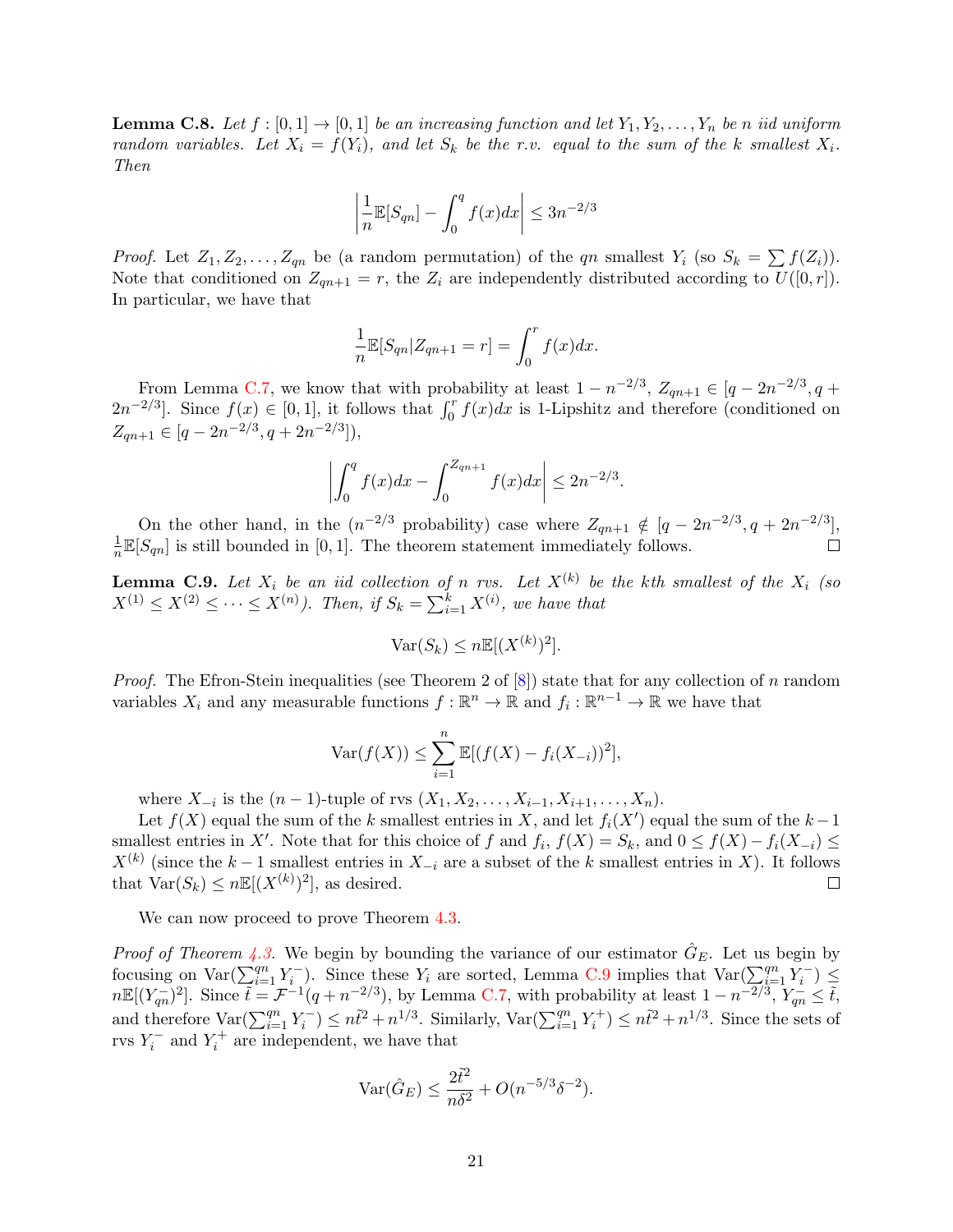We now proceed to bound the bias of  $\hat{G}_E$ . First, note that by Lemma [C.8,](#page-20-1) we have that

$$
\left| \frac{1}{n} \mathbb{E} \left[ \sum_{i=1}^{qn} Y_{qn}^{-} \right] - \int_0^q \max(b(r^-, \mathcal{F}^{-1}(x)) - r^-, 0) dx \right| \le 3n^{-2/3},
$$

and therefore

$$
\left|\frac{1}{n}\mathbb{E}\left[\sum_{i=1}^{qn}Y_{qn}^{-}\right]-\int_0^t \max(b(r^-,v)-r^-,0)d\mathcal{F}(v)\right|\leq 3n^{-2/3}.
$$

Likewise

$$
\left|\frac{1}{n}\mathbb{E}\left[\sum_{i=1}^{qn}Y_{qn}^+\right]-\int_0^t \max(b(r^+,v)-r^+,0)d\mathcal{F}(v)\right|\leq 3n^{-2/3}.
$$

<span id="page-21-0"></span>It follows that

$$
\left| \hat{G}_E - \left( \frac{1}{\delta} \int_0^t (\max(b(r^+, v) - r^+, 0) - \max(b(r^-, v) - r^-, 0)) d\mathcal{F}(v) - (1 - q) \right) \right| \le 6n^{-2/3}.
$$
 (15)

On the other hand, note that

$$
E(r^{+}) - E(r^{-}) = \int_{0}^{1} (\max(b(r^{+}, v) - r^{+}, 0) - \max(b(r^{-}, v) - r^{-}, 0)) d\mathcal{F}(v)
$$
  
= 
$$
\int_{0}^{t} (\max(b(r^{+}, v) - r^{+}, 0) - \max(b(r^{-}, v) - r^{-}, 0)) d\mathcal{F}(v)
$$
  
+ 
$$
\int_{t}^{1} (\max(b(r^{+}, v) - r^{+}, 0) - \max(b(r^{-}, v) - r^{-}, 0)) d\mathcal{F}(v).
$$

Now, note that for  $v \geq r^+$ ,  $\max(b(r^+, v) - r^+, 0) - \max(b(r^-, v) - r^-, 0) = b(r^+, v) - b(r^-, v) (r^+ - r^-)$ . Since  $Pr[v \ge t] = 1 - q$ , it follows that

$$
\int_{t}^{1} (\max(b(r^{+}, v) - r^{+}, 0) - \max(b(r^{-}, v) - r^{-}, 0)) d\mathcal{F}(v)
$$
\n
$$
= \int_{t}^{1} (b(r^{+}, v) - b(r^{-}, v) - (r^{+} - r^{-})) d\mathcal{F}(v)
$$
\n
$$
= \int_{t}^{1} (b(r^{+}, v) - b(r^{-}, v)) d\mathcal{F}(v) - (1 - q)(r^{+} - r^{-})
$$
\n
$$
\in [-(1 - q)\delta, -(1 - q)\delta + (b(r^{+}, t) - b(r^{-}, t))(1 - q)].
$$

Here the last line follows since  $b(r^+, v) - b(r^-, v)$  is decreasing in v (due to diminishing sensitivity to reserve) but always non-negative. Combining this with equation [15,](#page-21-0) we have that:

$$
\left| \hat{G}_E - \frac{1}{\delta} (E(r^+) - E(r^-)) \right| \le \frac{(b(r^+, t) - b(r^-, t))(1-q)}{\delta} + 6n^{-2/3},
$$

as desired.

 $\Box$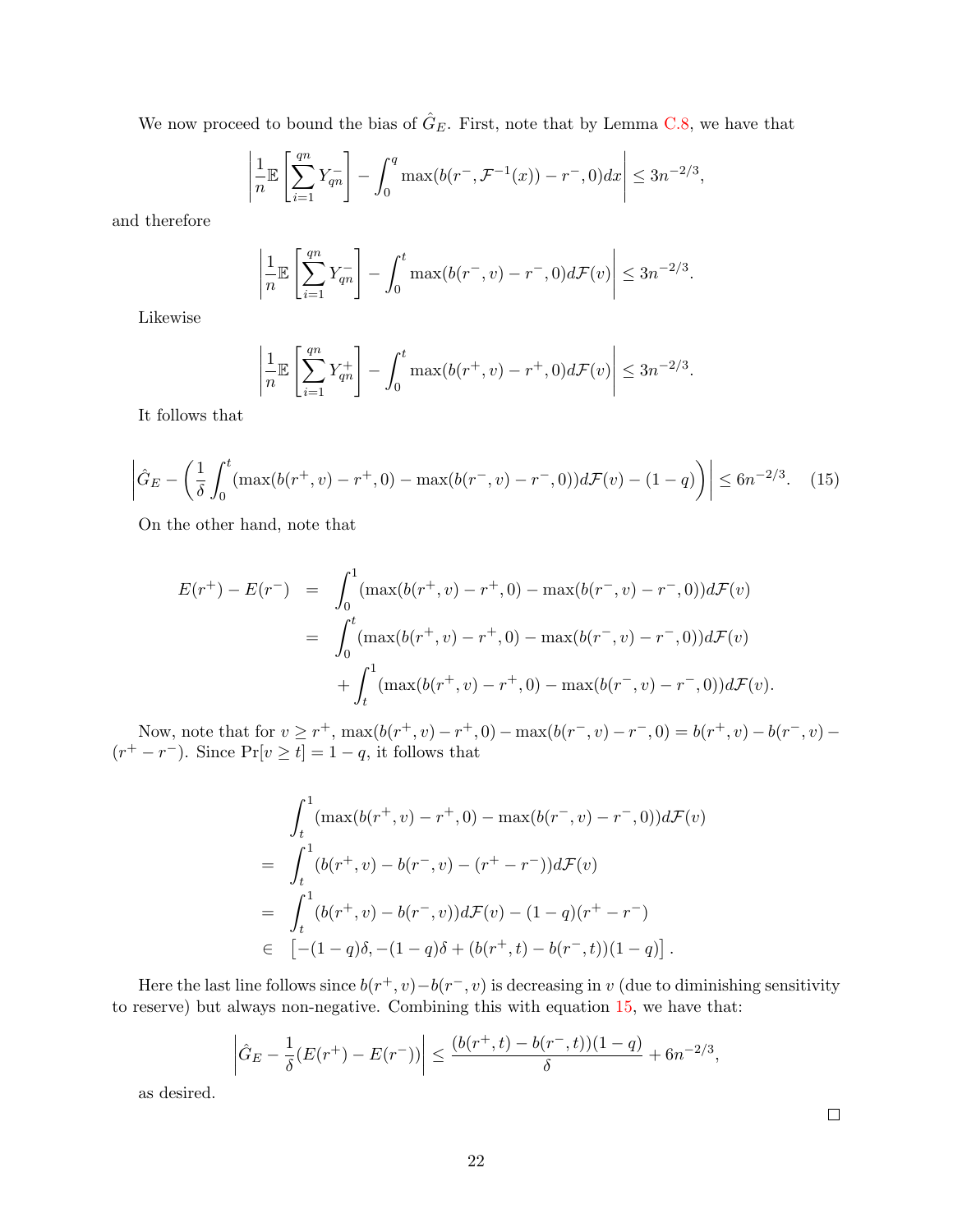#### <span id="page-22-1"></span>C.7 Convergence Rate of Quantile Truncation

<span id="page-22-0"></span>**Corollary C.1.** Suppose Bias $(\hat{G}_D) \leq \varepsilon_D/\delta$ . Using the estimator  $\hat{G}_E$  proposed in Eq. [\(5\)](#page-7-1) for the response model with diminishing sensitivity property, for any fixed quantile q, setting  $T = N^{2/3}$  and *δ* =  $\Theta(\sqrt{\epsilon_D+1-q})$  $\Theta(\sqrt{\epsilon_D+1-q})$  $\Theta(\sqrt{\epsilon_D+1-q})$ , *Algorithm 1 achieves convergence*,

$$
\min_{t \in [T]} |\mathcal{P}_\mathcal{C}^t|^2 \le \widetilde{\mathcal{O}}\left(\varepsilon_D + 1 - q + \left(1 + \frac{\mathcal{F}^{-1}(q + N^{-2/9})}{\varepsilon_D + 1 - q}\right) \cdot N^{-1/3}\right)
$$

### <span id="page-22-2"></span>D Additional Experiments

In this section, we show the parameters used in the algorithms and some additional experiments. For additional experiments, we compare the two truncation methods for perfect response models, and then we show the complete results of 20 semi-synthetic data sets with perfect response. Finally, we test for other different response models in synthetic data and one of the semi-synthetic data sets (the first data set). In addition to the figures about the revenue curve learned by our algorithms, we also report the average revenue of the first several rounds learned by our algorithms in Tables (see Table [1,](#page-23-0) [2,](#page-24-0) and [3\)](#page-25-0).

Set up. For all the algorithms, we set the learning rate to 0.05, the minimum reserve price to 0.1, the maximum reserve price to 5.0, and the perturbation size to  $\beta_t = 0.1$  at each round. For quantile truncation, we use the 80% quantile as the threshold to discard bids. We run the algorithms for 200 rounds with access to 100 samples at each round (50 for  $r^-$  and 50 for  $r^+$ ), which forms 1 trial. We repeat 50 trials for each algorithm and report the mean (solid line) and 95% confidence interval (translucent and colored area) of the revenue achieved during training for each algorithms shown in the figures. To obtain revenue curves learned by the algorithms over time, the revenue at each point is estimated through 10,000 bids randomly drawn from the bid distribution and bidder response model.

Comparison of bid truncation and quantile truncation for perfect response models. We show the average revenue achieved by algorithms with bid truncation and quantile truncation for synthetic data with perfect response in Table [1](#page-23-0) (first 50th rounds) and semi-synthetic data with perfect response in Table [2](#page-24-0) (first 20th rounds) and Table [3](#page-25-0) (first 50th rounds). We show that the bid truncation (Algorithm (IV)) performs the best in most of cases, but quantile truncation (Algorithm (V)) is also competitive and performs well for perfect response in both synthetic data and semi-synthetic data sets. Bid truncation doesn't significantly outperform than quantile truncation significantly, since the algorithms only take small number of the samples at each round and the quantile truncation is more stable in this setting.

Performance of all 20 semi-synthetic data sets with perfect response. We evaluate the performance of five algorithms for 20 semi-synthetic data sets with perfect response. Here we still repeat 50 trials for each algorithm and report the mean and 95% confidence interval of the revenue. The results are summarized in Table [2](#page-24-0) and Table [3,](#page-25-0) where each table records the average revenue over the first 20 rounds and 50 rounds, respectively. The revenue is normalized by the optimal revenue of each data set (empirically evaluated by grid search). We find in semi-synthetic data, the variance reduction methods (bid truncation and quantile truncation) improve the revenue achieved by the algorithms. Interestingly, we find Naive gradient descent with bid truncation also works well in several semi-synthetic data sets, this is because our demand modeling approach relies on a good estimator  $G_D$  and sometimes, the simple neural network cannot learn the demand curve very accurately in the beginning.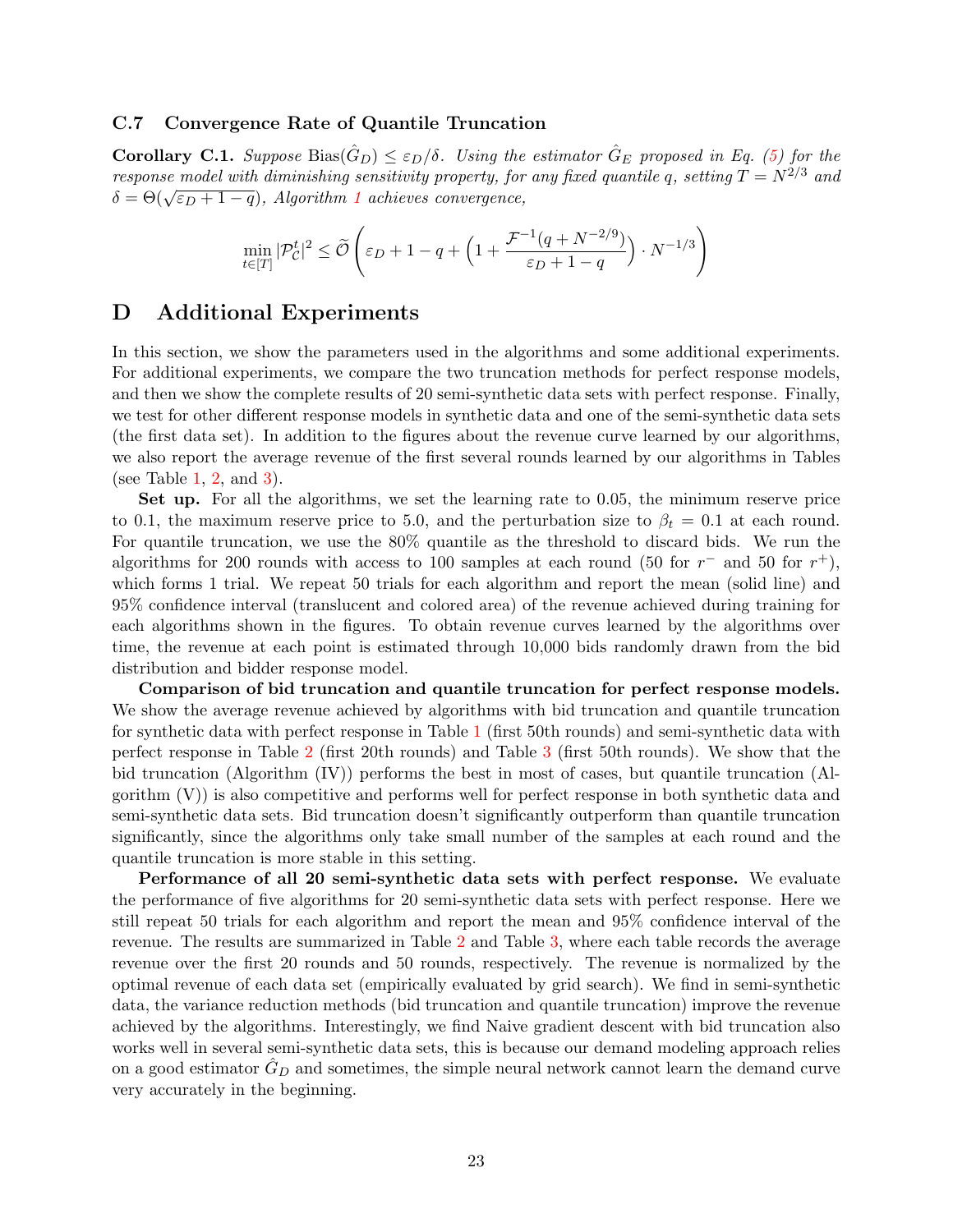<span id="page-23-1"></span>

(a) Synthetic data with no response (b) Semi-synthetic data with no response

**Figure 3:** Plots of reserve price as a function of round  $t$  for (a) synthetic data with no response, and (b) one semi-synthetic data with no response.

No response model. In no response model, bidders don't change their bids based on reserve prices, i.e  $\forall r > 0, r \geq 0, \mathcal{B}_r(r') = \mathcal{B}_0(r')$ . This can be regarded as a perfect response model with linear shading factor 1. In this case, we expect the algorithms converge to the lower bound of the reserve prices 0.1. For no response models, we set perturbation be 0.3 to speed up convergence and we still use logistic regression to learn demand curve. Figure [3](#page-23-1) shows that all the algorithms almost converge to minimum reserve price 0.1 and the bid truncation method works the best for no response model.

Mixture of no response and perfect response models. We also consider another nonperfect response model, which is a mixture of perfect response and no response models. We assume the bidder will not respond to reserve price with probability 0.1 and use perfect response with probability 0.9. Figure [4](#page-24-1) shows the revenue curve learned by the algorithms for synthetic data and one semi-synthetic data. We find quantile-based variance reduction speed up the training and converges to optimal reserve faster than naive gradient descent. Since this is a mixture of perfect response and no response model, the revenue achieved by bid truncation methods is worse than the quantile-based approach. Through this experiments, we find quantile truncation is not sensitive with different response models, whereas, the bid truncation method is very sensitive to a slightly non-perfect response model.

ε-**bounded response.** In the experiments for ε-bounded response model, we set  $ε = 0.05$  and the bias term  $z \sim \text{Unif}[0, \varepsilon]$  in  $\varepsilon$ -bounded response model (see definition [C.6\)](#page-18-0). We visualize the revenue learned by algorithms for synthetic data and semi-synthetic data in Figure [5.](#page-24-2) The figures show that for  $\varepsilon$ -bounded response, the quantile truncation still works better than naive gradient descent. Since we have demonstrated that bid truncation is sensitive to non-perfect response model, the performance of the bid truncation is worse than quantile truncation in  $\varepsilon$ -bounded response.

<span id="page-23-0"></span>

| Response model                  | Algorithm $(I)$ | Algorithm $(II)$ | Algorithm (III)  | Algorithm (IV)   | Algorithm $(V)$   |
|---------------------------------|-----------------|------------------|------------------|------------------|-------------------|
|                                 | rev             | rev              | rev              | rev              | rev               |
| Perfect response                | $86.7 + 0.8\%$  | $86.5 \pm 0.7\%$ | $87.1 \pm 0.9\%$ | $88.9 + 0.3\%$   | $89.4 \pm 0.6 \%$ |
| Equilibrium response            | $95.5 + 0.5\%$  | $90.1 \pm 0.2\%$ | $96.3 \pm 0.4\%$ | $93.5 \pm 0.6\%$ | $96.4 \pm 0.4\%$  |
| $\varepsilon$ -bounded response | $86.4 + 0.8\%$  | $83.0 \pm 0.6\%$ | $86.6 \pm 1.0\%$ | $85.1 \pm 0.8\%$ | $87.1\pm\,0.8\%$  |
| Mixture response                | $90.5 + 0.3\%$  | $90.3 \pm 0.3\%$ | $90.8 + 0.4\%$   | $90.8 \pm 0.3\%$ | $91.0 \pm 0.4\%$  |

Table 1: Average revenue of the first 50th rounds of five algorithms for synthetic data with different response models. The revenue is normalized by the optimal revenue and we repeat 50 trials for each algorithm to report the 95% confidence interval.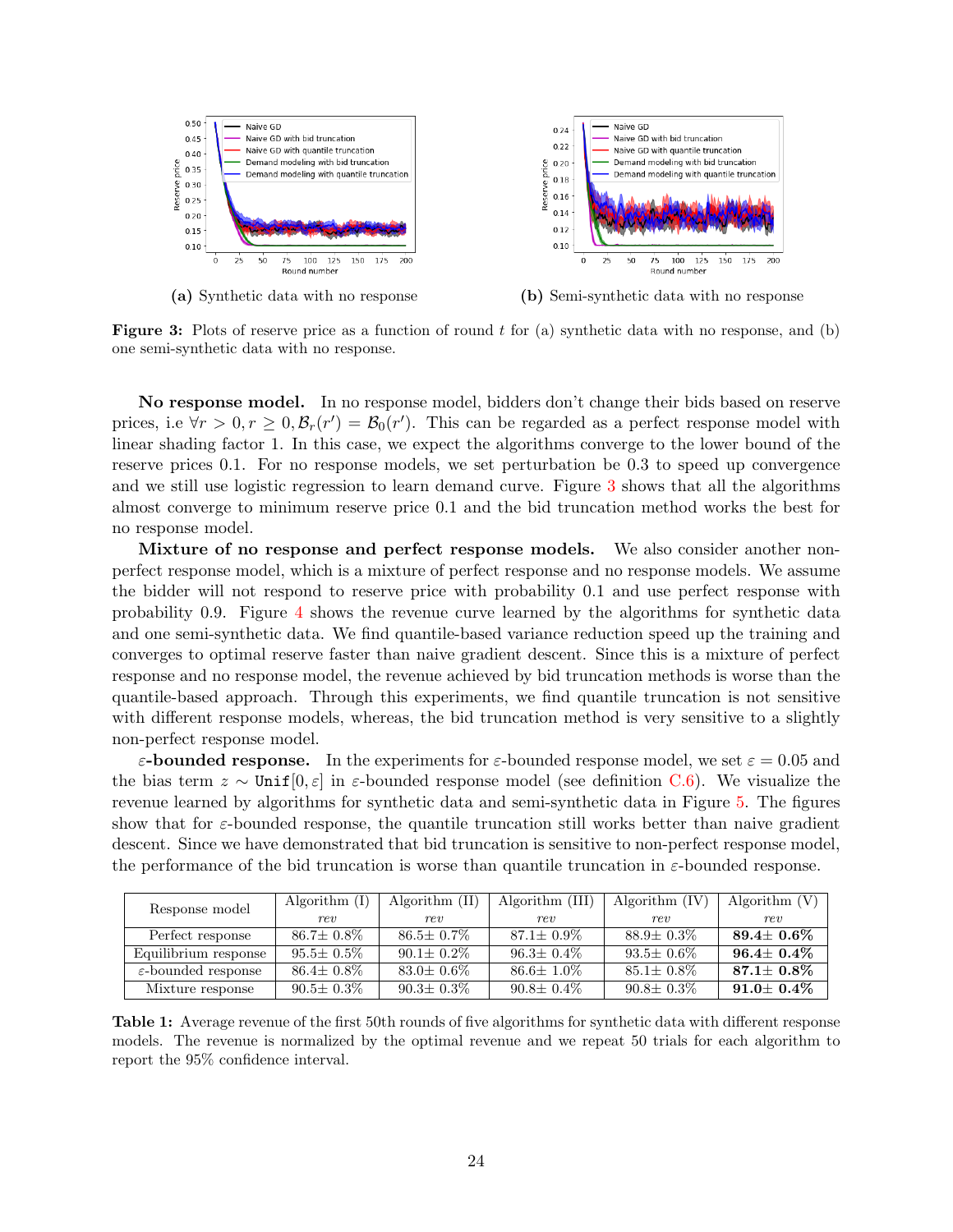<span id="page-24-1"></span>

(a) Synthetic data with mixture response (b) Semi-synthetic data with mixture response

Figure 4: Plots of reserve price and revenue as a function of round t for (a) synthetic data and (b) one semi-synthetic data, with mixture response, where the bidder uses perfect response model with probability 0.9 and doesn't respond to the reserve, otherwise.

<span id="page-24-2"></span>

(a) Synthetic data with  $\varepsilon$ -bounded response (b) Semi-synthetic data with  $\varepsilon$ -bounded response

<span id="page-24-0"></span>

| one semi-symmetre aasa with a sounded response, where $\epsilon = 0.05$ and the shas term $\omega = 0.12$ |                  |                  |                  |                  |                  |
|-----------------------------------------------------------------------------------------------------------|------------------|------------------|------------------|------------------|------------------|
| Semi-synthetic data sets                                                                                  | Algorithm $(I)$  | Algorithm $(II)$ | Algorithm (III)  | Algorithm $(IV)$ | Algorithm $(V)$  |
|                                                                                                           | rev              | rev              | rev              | rev              | rev              |
| $\left( 1\right)$                                                                                         | $73.9 \pm 0.4\%$ | $73.8 \pm 0.2\%$ | $74.1 \pm 0.4\%$ | $75.3 \pm 0.1\%$ | $75.3 \pm 0.3\%$ |
| (2)                                                                                                       | $91.8 \pm 0.8\%$ | $92.9 \pm 0.3\%$ | $92.9 \pm 0.6\%$ | $94.5 \pm 0.1\%$ | $94.3 \pm 0.6\%$ |
| $\left( 3\right)$                                                                                         | $94.1 \pm 0.2\%$ | $94.7 \pm 0.2\%$ | $93.5 \pm 0.3\%$ | $94.4 \pm 0.1\%$ | $93.3 \pm 0.3\%$ |
| $\left( 4\right)$                                                                                         | $82.9 \pm 0.4\%$ | $83.4 \pm 0.0\%$ | $82.9 \pm 0.3\%$ | $83.5 \pm 0.0\%$ | $83.2 \pm 0.2\%$ |
| (5)                                                                                                       | $93.0 \pm 0.6\%$ | $94.8\pm\,0.0\%$ | $93.4 \pm 0.4\%$ | $94.4 \pm 0.0\%$ | $93.9 \pm 0.4\%$ |
| $\left( 6\right)$                                                                                         | $93.8 \pm 0.7\%$ | $91.8 \pm 0.5\%$ | $94.0 \pm 0.6\%$ | $95.6 \pm 0.1\%$ | $95.9 \pm 0.4\%$ |
| (7)                                                                                                       | $86.4 \pm 0.4\%$ | $85.1 \pm 0.4\%$ | $87.4 \pm 0.5\%$ | $87.9 \pm 0.1\%$ | $88.6 \pm 0.5\%$ |
| (8)                                                                                                       | $95.0 \pm 0.7\%$ | $96.0 \pm 0.2\%$ | $95.3 \pm 0.6\%$ | $96.7 \pm 0.1\%$ | $95.6 \pm 0.3\%$ |
| $\left( 9\right)$                                                                                         | $83.6 \pm 1.0\%$ | $84.0 \pm 0.5\%$ | $84.9 \pm 0.9\%$ | $89.1 \pm 0.1\%$ | $88.6 \pm 1.1\%$ |
| (10)                                                                                                      | $94.3 \pm 0.8\%$ | $94.8 \pm 0.3\%$ | $94.9 \pm 0.8\%$ | $96.4 \pm 0.0\%$ | $95.9 \pm 0.5\%$ |
| (11)                                                                                                      | $52.0 \pm 1.1\%$ | $53.1\pm\,1.0\%$ | $52.2 \pm 1.6\%$ | $52.1 \pm 1.0\%$ | $51.2 \pm 1.6\%$ |
| (12)                                                                                                      | $86.6 \pm 0.7\%$ | $86.9 \pm 0.3\%$ | $87.9 \pm 0.7\%$ | $89.8 \pm 0.1\%$ | $89.6 \pm 0.5\%$ |
| (13)                                                                                                      | $89.7 \pm 1.5\%$ | $89.8 \pm 0.8\%$ | $89.1 \pm 1.5\%$ | $92.1 \pm 0.1\%$ | $91.2 \pm 1.0\%$ |

 $(14)$  93.3 $\pm$  0.6% 93.0 $\pm$  0.4% 93.1 $\pm$  0.7% 95.7 $\pm$  0.1% 95.2 $\pm$  0.7% (15) 96.2± 0.7% 95.0± 0.5% 96.3± 0.7% 97.9± 0.1% 97.8± 0.3% (16) 88.4 $\pm$  0.8% 87.8 $\pm$  0.4% 88.6 $\pm$  0.8% **92.0** $\pm$  0.1% 92.1 $\pm$  0.7%  $(17)$  94.6± 0.6% **94.9± 0.1%** 93.9± 0.7% 92.5± 0.1% 91.6± 0.6% (18) 91.0±  $0.6\%$  90.9±  $0.3\%$  90.8±  $0.6\%$  93.0±  $0.1\%$  92.7±  $0.4\%$ (19)  $83.4 \pm 0.6\%$   $83.4 \pm 0.4\%$   $84.7 \pm 0.6\%$   $85.9 \pm 0.1\%$   $85.8 \pm 0.6\%$  $(20)$  94.7± 0.9% 97.3± 0.1% 95.6± 0.7% 93.9± 0.1% 92.2± 0.4%

**Figure 5:** Plots of revenue as a function of round t for (a) synthetic data with  $\varepsilon$ -bounded response, and (b) one semi-synthetic data with  $\varepsilon$ -bounded response, where  $\varepsilon = 0.05$  and the bias term  $z \sim \text{Unif}[0, \varepsilon]$ .

| <b>Table 2:</b> Average revenue of first 20th rounds of five algorithms for semi-synthetic data sets with perfect |
|-------------------------------------------------------------------------------------------------------------------|
| response. The revenue is normalized by the optimal revenue of each data set. We repeat 50 trials to get the       |
| 95\% confidence interval.                                                                                         |